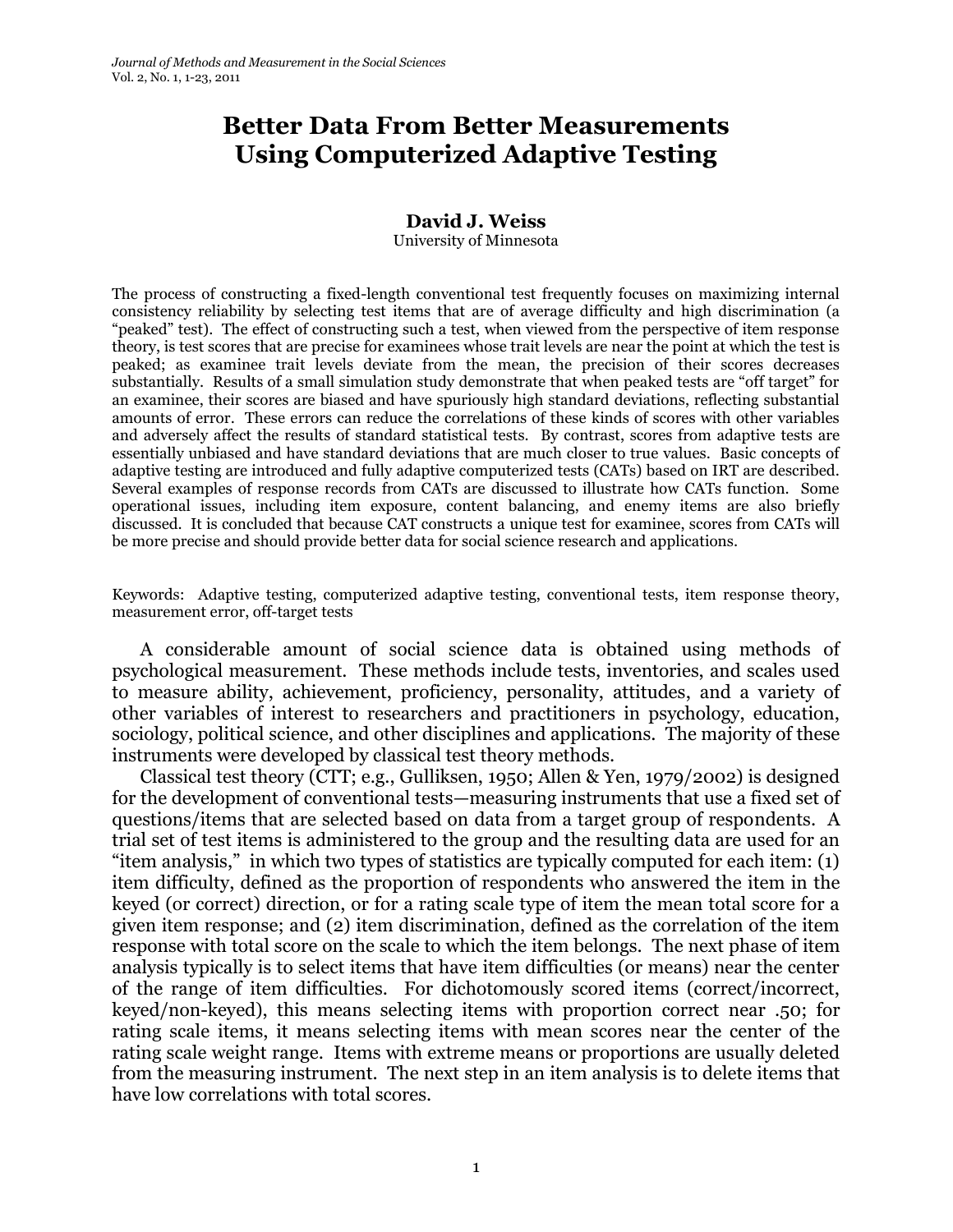The objective of these two steps in a item analysis for conventional tests is to increase the internal consistency reliability of the scale or instrument, as reflected in indices such as Cronbach's alpha (Cronbach, 1951). This type of reliability is increased by eliminating items with extreme difficulties, because these items have low variance and by eliminating them the variance of the total score is increased, since the total score is based on all items; increasing the variance of total scores relative to the number of items increases reliability. Reliability is also increased by eliminating items with low correlations with total score, because internal reliability coefficients are proportional to the average item intercorrelation and the item-total correlation is proportional to the average correlation of an item with the other items. The process of refining such a measuring instrument involves recomputing reliability as these two steps are implemented and ending the instrument refinement process when either a sufficiently high level of reliability is reached, or eliminating additional items results in only trivial increases in reliability. Reliability in CTT can be thought of as "precision" of measurement since a complementary function of reliability can be expressed as "standard error of measurement." Reliability in CTT is computed for a specified set of test items from data collected on a particular group of examinees. It is a single value (as is the standard error of measurement derived from it) for that set of items measuring that group of individuals.

#### **A Perspective From Item Response Theory**

Although these instrument development procedures have been in use for almost 100 years, their full implications with respect to the nature of the resulting measurements were not evident until the more modern methods of item response theory (IRT) became available in the mid 1970s. IRT is a family of mathematical models that formalize how individuals respond to items in psychological measuring instruments (de Ayala, 2009; Embretson & Reise, 2000). These models include models for dichotomously scored items as well as rating scale items and other types of items that result in multi-category (polytomous) responses. IRT includes some concepts that are not part of classical test methods, and some of these concepts can be applied to describe the effects of constructing instruments using CTT test construction procedures.

One of these concepts is test information. Information in IRT replaces the concept of reliability used in CTT. It can also be interpreted as "precision" of measurement, but it differs in several ways from CTT's "precision"—higher information means more precision in differentiating two closely contiguous levels of the variable being measured. (In IRT, the variable is generally referred to as a "trait" in a very broad sense—it represents any unidimensional variable, whether ability, aptitude, attitude, or personality variable, and is typically symbolized with the Greek letter *θ*). Although CTT reliability is a constant for a set of test items applied to a group of individuals—every score computed from that set of items has the same precision or error of measurement information in IRT is a function that allows precision to vary at different levels of *θ*. Similar to reliability in CTT, test information in IRT can be converted to an error of measurement, but that error of measurement is a function of  $\theta$  level, not a single value. The standard error of measurement (SEM) function is obtained by taking the reciprocal of the square root of information at each value of  $\theta$ . Thus, in IRT there is not one SEM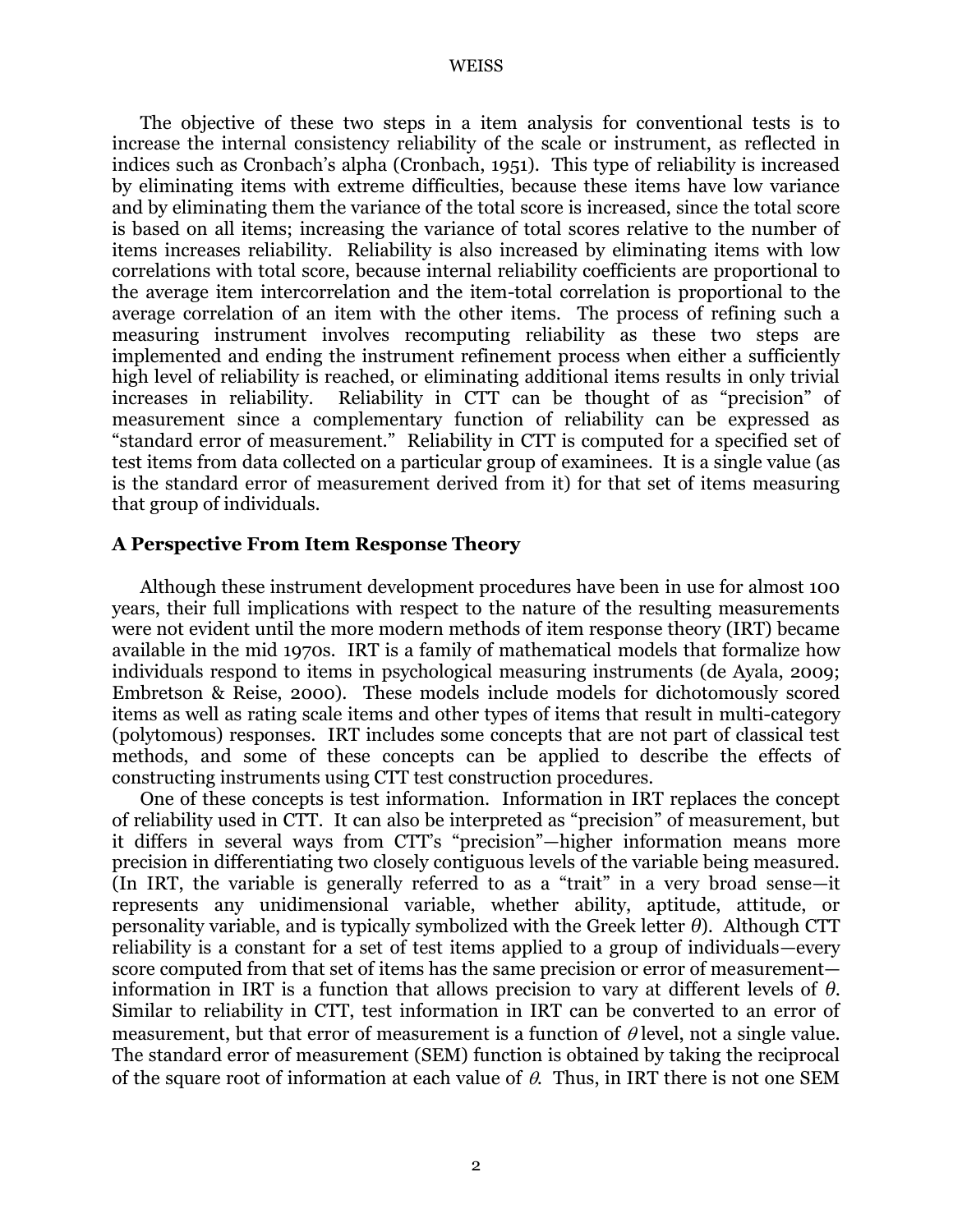for a given set of items but rather an infinite number, potentially a different value for each potential level of  $\theta$  based on a given set of items.

Figure 1a shows the test information function for a 50-item typically constructed conventional test. The 50 items are highly discriminating items that all have item difficulties around .50, resulting in a "peaked" test characteristic of conventional test development procedures. As Figure 1a shows, the information is high and maximum at the center of the  $\theta$  scale ( $\theta$  = 0.0) and drops rapidly as  $\theta$  moves away from the center. Figure 1b shows the conditional SEM function for the same test. As the figure shows, the SEM is smallest (about 0.12) at the center of the  $\theta$  distribution and increases rapidly for examinees with  $\theta$ s above or below the mean, becoming greater than 0.50 at  $\theta = \pm 1.8$ . These observations show that conventionally constructed measuring instruments are designed to measure well at a point (typically the mean of the score distribution) but, because they are based on a fixed set of items selected to measure around that point, they measure increasing poorly for individuals whose scores deviate from that point, with levels of measurement error increasing rapidly with increasing distance from the score mean. Thus, scores near the mean of the distribution are relatively precise, but scores away from the mean have considerable error associated with them.

#### **Effects of Measurement Error on Score Variability**

Although not widely understood, measurement error, even in CTT, operates to artificially increase score variability, but the increase is due to random factors. Since random variability (i.e., measurement error) by definition is "noise," the increased variability in CTT test scores can serve to lower the correlation of test scores with other variables and also affect the results of other statistical analyses using error-laden scores. Random data will not correlate with other variables (as recognized by CTT's "correction for attenuation"), thus reducing the predictive validity of CTT scores. Similarly, random variability increases the "error" terms in tests of mean differences and related analyses, also reducing the ability of the scores to reflect mean differences in research studies.

Figure 2 shows the effect of error of measurement from conventional tests on test scores as the examinee's true trait level deviates from the point at which a conventional test is peaked. These data were derived from a small monte-carlo simulation study using a 50-item peaked conventional test, similar to that shown in Figure 1, administered to examinees at trait  $(\theta)$  levels distributed closely around the point on a standard score scale (mean  $= 0.0$ , standard deviation  $= 1.0$ ) where the test was peaked ( $\theta$  = 0.0), and for examinees whose true  $\theta$  levels deviated from the test, at  $\theta$  = .60, 1.2, 1.8, and 2.4. These results are contrasted with those from a computerized adaptive test (CAT; discussed below) that also administered a 50-item test selected dynamically for each examinee from a larger item bank. Number-correct scores on the conventional test were converted to the IRT  $\theta$  (standard score) metric so that they could be compared with the true  $\theta$  and the  $\theta$  estimates from the CATs.

Figure 2a shows the effects of error of measurement on mean test scores expressed as bias—the mean difference between estimated scores and true scores. When the examinee  $\&$  are clustered around the value where the test is peaked ( $\theta$  = 0.0), scores from the peaked conventional tests (red bar) are unbiased. This is also the point at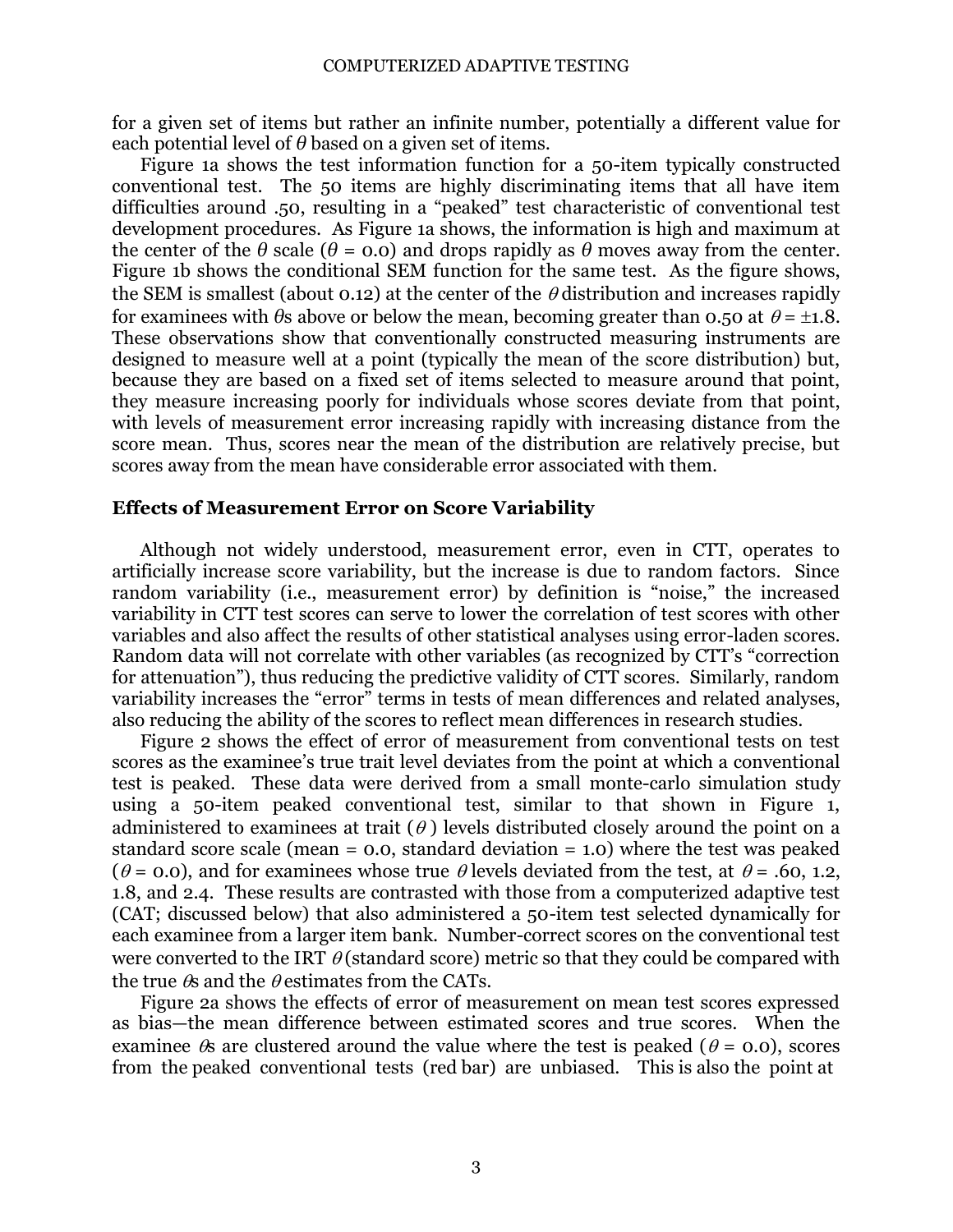

# a. Test Information Function

**Figure 1.** IRT Functions for a Peaked Conventional Test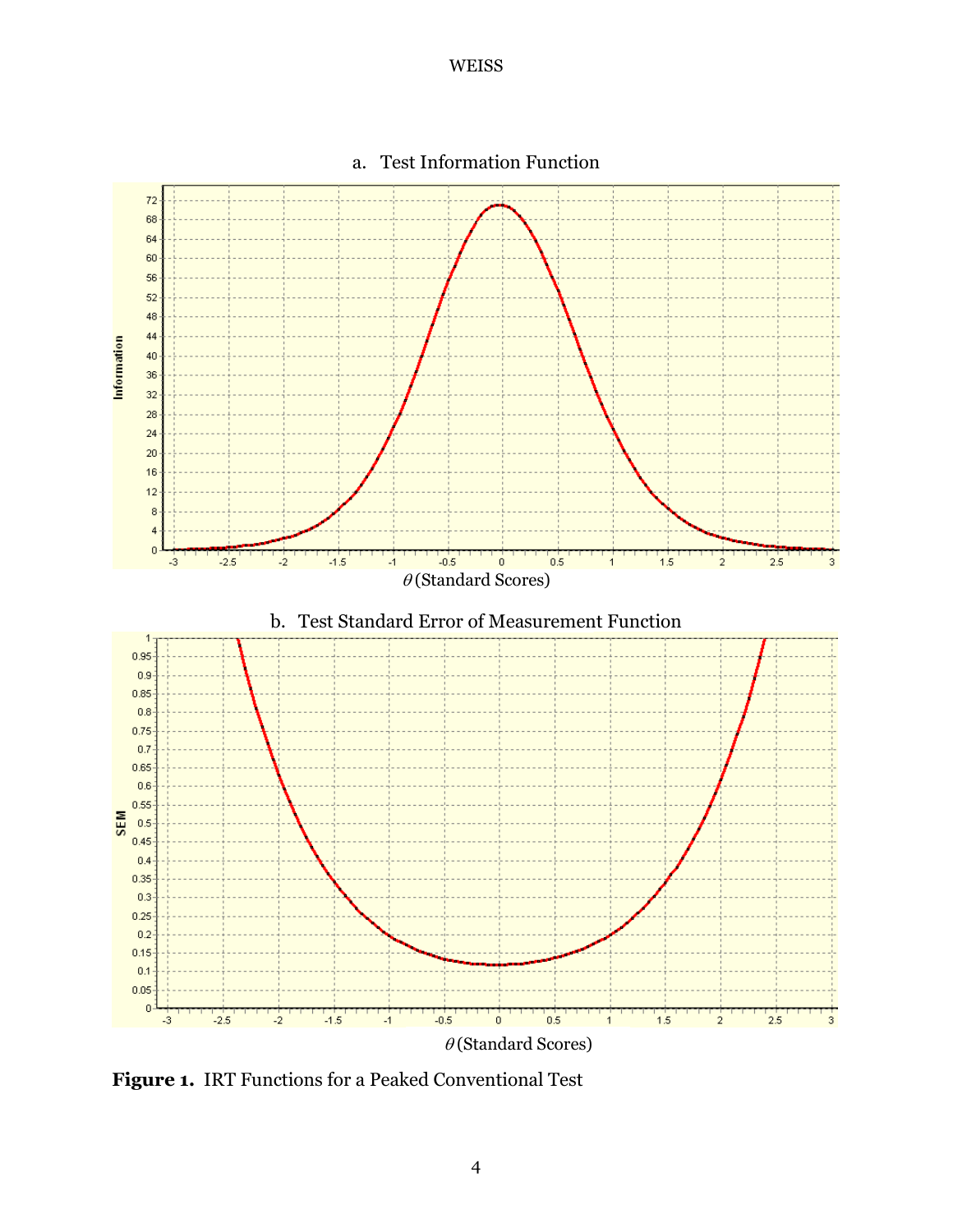which test information is maximum (Figure 1a) and test standard error (Figure 1b) is minimum. When mean  $\theta = 0.6$ , peaked test scores are nearly unbiased. However, as test information falls off around  $\theta = 1.20$  and the test SEM doubles, mean bias of the peaked test scores is 0.20. For mean  $\theta = 1.80$  (almost two SDs above the mean), the SEM has quadrupled and the true mean is overestimated by 0.50  $\theta$  units. By contrast, the green bar show that the CAT  $\theta$  estimates were essentially unbiased regardless of the  $\theta$  levels of the examinees.

Figure 2b illustrates the effects of conditional errors of measurement on the SDs of the converted number-correct scores. The first bar in each set in the figure is the SD of true  $\theta$  (a constant value of about 0.13, approximately equivalent to the test SEM at  $\theta$  = 0.0); the second bar is the SD of  $\theta$  estimates for CAT; and the third the SD of converted number-correct scores from the conventional test. When mean examinee  $\theta$  matched the difficulty of the test ( $\theta$  = 0.0), both the conventional test and the CAT had essentially equal SDs that slightly over-estimated true  $\theta$ . As  $\theta$  deviated from 0.0, the SDs for the CAT remained essentially equal, reflecting the constant error of measurement characteristic of CATs. By contrast, the SDs of the peaked conventional test increased with increases in  $\theta$ . At  $\theta$  = 1.20, the SD of number-correct scores was 0.62—almost five times the true SD. At  $\theta$  = 1.80, the SD of observed number-correct scores was 0.76– almost six times the true SDs. The decline in SD at  $\theta$  = 2.40 is due to a ceiling effect on the number-correct scores.

These results show substantial bias in number-correct test scores and significant artifactual increases in score variability from conventional tests when administered to examinees whose trait levels do not match the difficulty of the test. These spurious effects increase as examinees deviate from the point at which the test is peaked. In a given sample of examinees, however, the actual effects of errors of measurement of this type will be unknown because (1) number-correct scores are not error-free indicators of true trait levels, and (2) the true trait distribution is unknown. Embretson (1996) and Kang and Waller (2005) also demonstrated, in computer simulation, the negative effects on conventional test scores of "test inappropriateness"—the "off-target" use of conventional tests—in the context of detecting interactions in ANOVA analyses and in moderated multiple regression.

It is obvious that there can be substantial measurement error in test scores from peaked conventional tests and that the error can have serious detrimental effects on conclusions drawn from the use of those measurements. By contrast, Figure 2 shows that CATs are not susceptible to these effects.

# **A Real-Data Example**

Only one study appears to have examined, using real data, the effects of the more precise scores of CAT in comparison to those of conventionally administered tests. Gibbons, Weiss, et al. (2008), developed a CAT version of a psychiatric scale—the Mood and Anxiety Spectrum Scales (MASS)—designed to measure mood and three other important psychiatric variables. The MASS, developed using CTT procedures applicable to developing personality inventories, consists of 626 yes/no items that result in an overall score and four subscores. The authors applied CAT to the MASS using a bifactor CAT algorithm with maximum information item selection, Bayesian  $\theta$  estimation, and a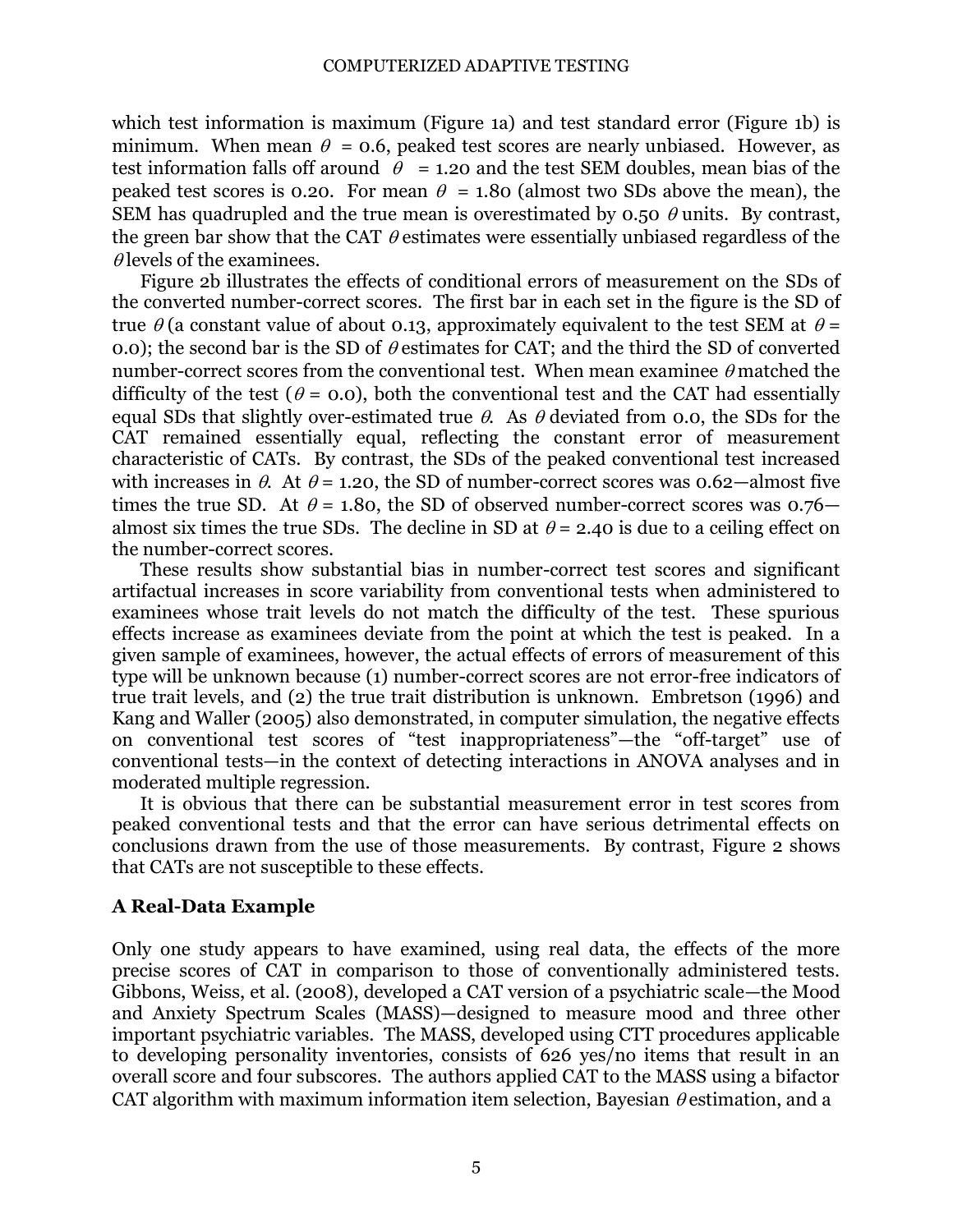

**Figure 2.** Converted Number-Correct Scores for a Peaked Conventional Test and CAT  $\theta$  Estimates at Five Levels of  $\theta$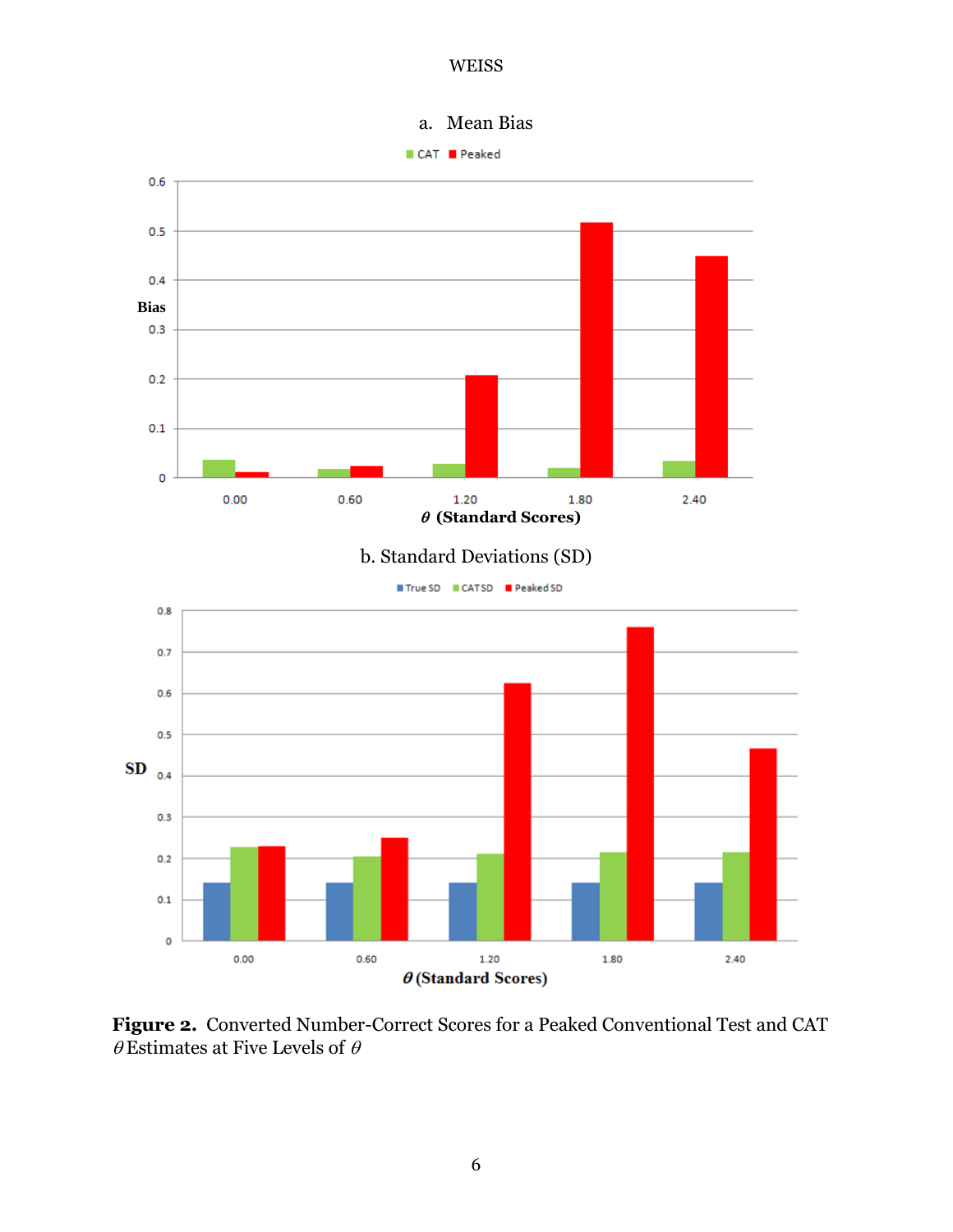SE = .30 termination criterion for the general factor. Results indicated a 95% reduction in scale length for the general scale as well reductions of 85% or more for each of the four subscales.

Scores on the Mood scale were contrasted for two diagnostic groups—with and without independently determined bipolar disorder. Conventional scoring of the 161 item Mood scale resulted in a significant difference between the mean scores of the two groups:  $t = 3.20$ ,  $df = 154$ ,  $p < .003$ , an effect size of .63 SD units. By contrast, the CAT required an average of only 27 items (an 83% reduction in scale length) and resulted in *t*  $= 6.00$ ,  $df = 154$ ,  $p < .001$  for an effect size of 1.19 SD units. Thus, the CAT scores identified an effect almost twice as large as that of the conventional scores, as a result of the greater precision of  $\theta$  estimates—due to a reduction in error variability—obtained by the CATs.

# **Basics of Adaptive Testing**

Contrary to popular belief, adaptive testing is not new—although CAT is obviously relatively recent. The basic principles of CAT were articulated and implemented by Alfred Binet in 1905 in what later became the Stanford-Binet IQ test (Binet & Simon, 1905). By contrast, the conventional fixed-form paper-and-pencil test was not widely implemented until around 1918 when it was used to efficiently screen military results for the U. S. armed forces in World War I (Dubois, 1970). Its use then expanded dramatically over the years until the paper-and-pencil test dominated psychological and educational testing for most of the twentieth century.

In intelligence testing, the Stanford-Binet adaptive test has been considered the ―gold standard‖ against which the vast majority of subsequent intelligence tests have been judged. Binet's test, individually administered by a trained psychologist, incorporates all the characteristics of current adaptive tests, but obviously in a different form than contemporary CATs. An adaptive test is comprised of five characteristics that differentiate it from conventional tests:

- 1. It is based on an item bank with test items of known psychometric/statistical characteristics. The item bank is typically a wide-ranging bank that covers a defined range of the trait to be measured.
- 2. Test administration can use information available on a given examinee to select a starting point for the examinee in the item bank—not all examinees are required to start with the same item or item set.
- 3. Items are scored as they are administered and a test score can be derived from different subsets of items given to different examinees.
- 4. Some type of rule is used to select subsequent items based on an examinee's scored responses to previous items.
- 5. An examinee's test is ended when a prespecified termination criterion is reached—a fixed number of items is not necessarily administered to every examinee.

As a result of the last four characteristics, an adaptive test is an *individualized* test. Examinees need not start with the same items, each examinee can receive different subsets of items, and examinees can receive different numbers of items from the bank.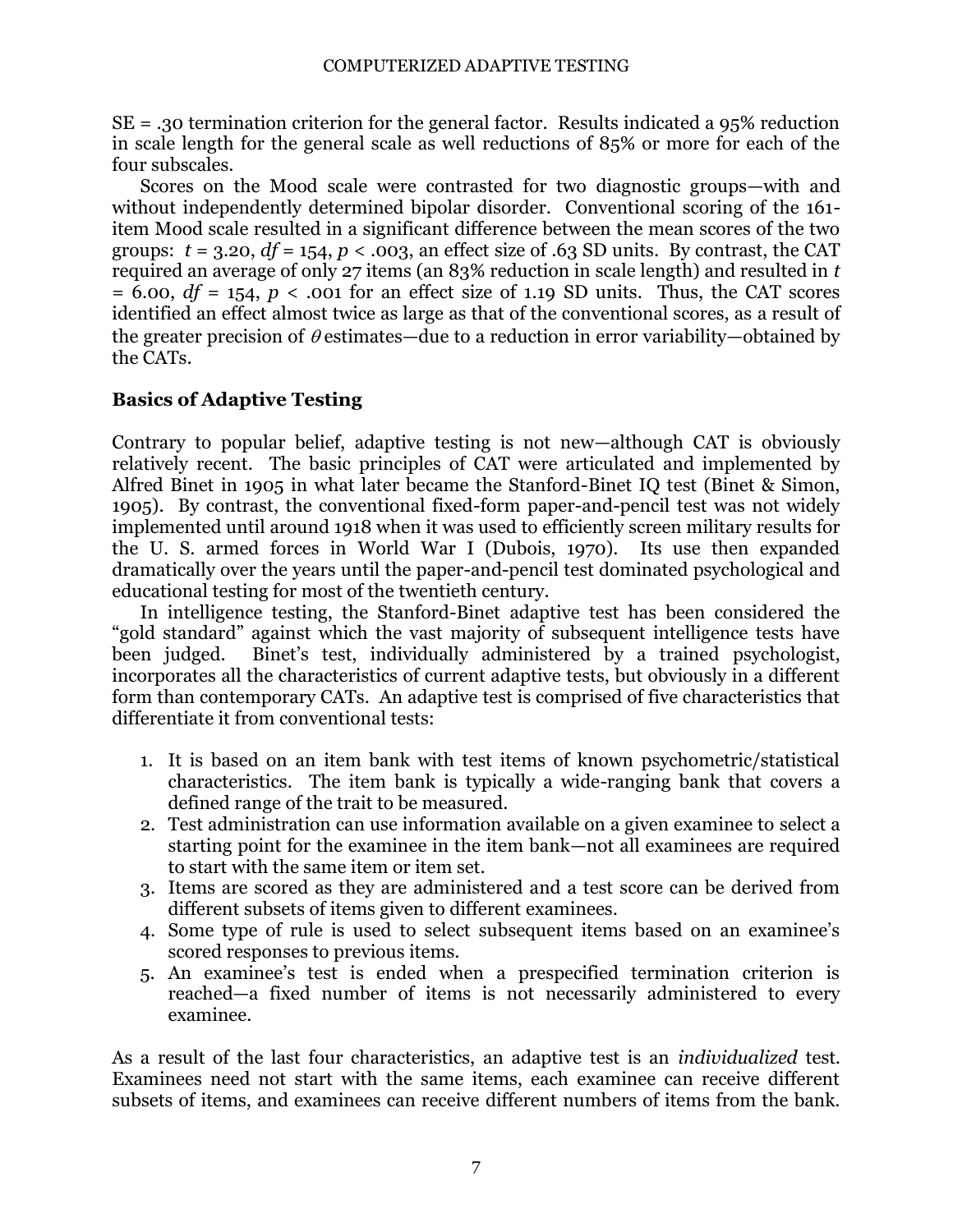An adaptive test is dynamic—it adjusts the difficulty of the test administered to the trait level of the examinee as the test is being administered.

# **Binet's Adaptive Test**

Figure 3 is a schematic representation of Binet's adaptive test administered to a single examinee. The item bank for this hypothetical test consists of 210 items organized in 21 "mental age" levels (with 10 items per level) at half-year intervals from 5 to 15. Binet defined the 'mental age" of a test item as the chronological age of a group of examinees who answered his free-response test questions correctly 50% of the time. Thus, for example, if approximately 50% of a group of 10-year-old children answered a given test item correctly, that item would be placed in the 10-year old "mental age" group of items; the same item might be too difficult for 9-year-old children (only 35% might correctly answer it) or too easy for 11-year-old children (85% might correctly answer it).



**Figure 3.** A Schematic Representation of a Binet Adaptive Test

Given an item bank structured in this way, the first step in adminstering the test to a given child is to select a starting level to begin the test. Similar to today's much more sophisiticated adaptive tests, a Binet test allows the use of prior information to select the first item for the test—this is the first aspect of adapting the test to a given examinee. If the examiner knows something about the child that is relevant to her/his probable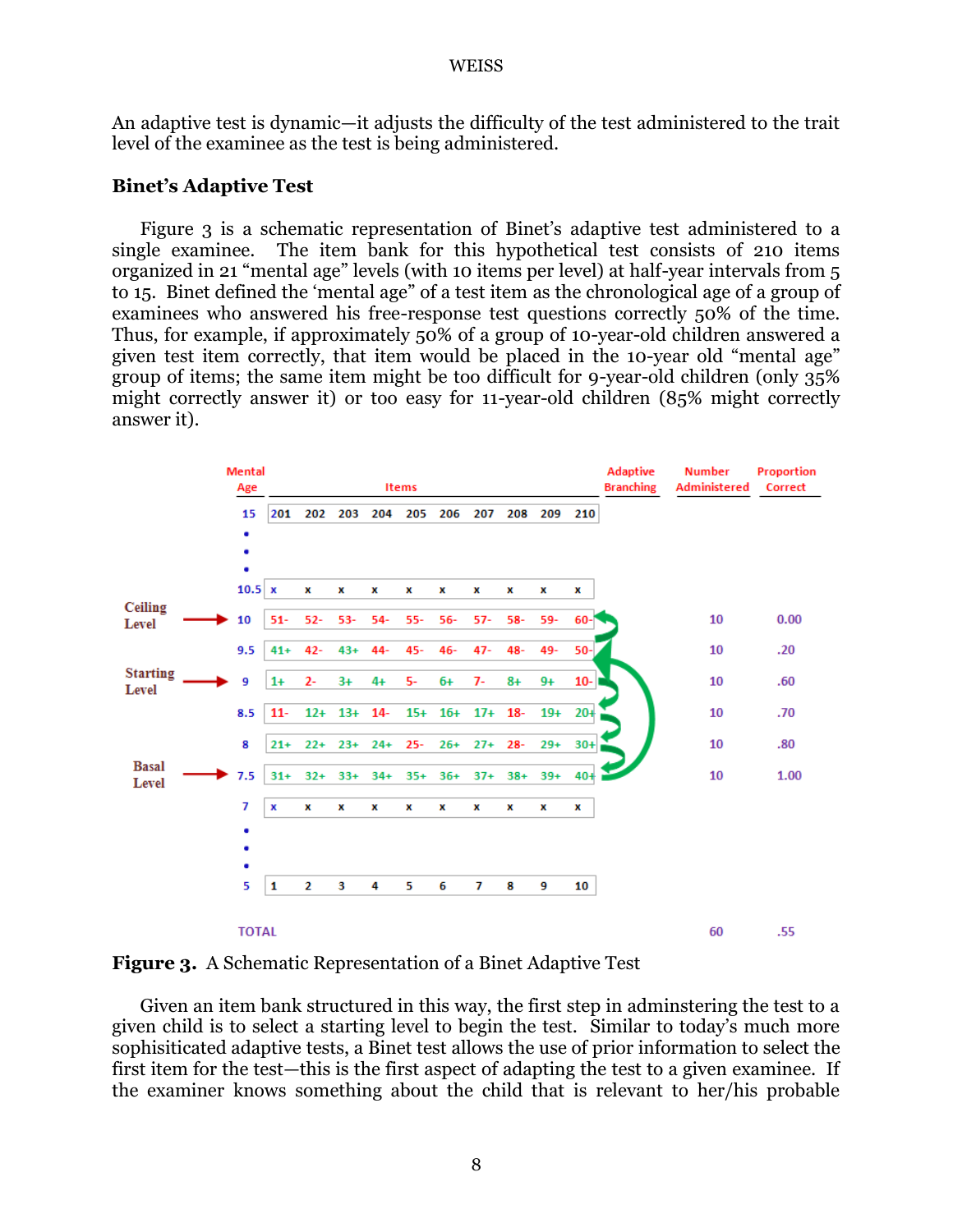performance on the test, that information can be used to select a starting level for the test. In this hypothetical example, although the child's chronological age was 8 years, the examiner might have information to indicate that the child is thought of as "bright," so the test was begun at the 9-year mental age level; in the absence of that information, the test would likely have started at the 8-year level.

Once the starting level is selected, the first item at that level is administered and immediately scored, in this case correct (1+). Succeeding items at the current level are similarly administered and scored, with a result at Mental Age 9 of six out of 10 items correctly answered for a proportion correct of 0.6. At this point, the examiner is faced with a second adaptive decision: Should the test continue by administering easier items in a search for the child's "basal level"—the mental age at which the child answers all the items correctly—or should more difficult items be administered to attempt to determine the "ceiling level"—the mental age level at which all items are answered correctly?

In this example, the examiner chose to identify a basal level first, so items at the next lower difficulty level (Mental Age 8.5) were administered. Each item was scored immediately by the examiner, and the result was a proportion correct of 0.70. Because this result did not identify a basal level, the next level of easier items (Mental Age 8.0) was selected and those items administered and scored with a resulting 0.80 correct. Finally, after further adapting the level of difficulty to the child being tested by dropping down one more level of difficulty, the child correctly answered all ten items at Mental Age 7.5 and a basal level was established. This result indicated to the examiner that it was not necessary to administer any easier items, so all items at Mental Age 7 and below (a total of 50 items) were skipped for this child.

Having identified the child's basal level, the examiner then proceeded to identify the ceiling level—the level of difficulty that identifies the child's upper limit of ability. Since all items at Mental Ages 7.5 through 9 had been administered, the test was adapted by administering items at the next available level above Mental Age 9. Thus, the ten items at Mental Age 9.5 were administered and scored, with a resulting proportion correct of 0.20. Because this level of performance did not identify a ceiling level, items of Mental Age 10 were administered. The resulting 0.0 proportion correct identified the ceiling level, and the remaining 100 more difficult items in the bank were not administered. Finally, a "mental age" score is computed by a weighted average of the mental ages of correctly answered items, this result is divided by the child's chronological age, and then is multiplied by 100 to arrive at the child's "I.O."

The adaptive procedure incorporated into a Binet-type test essentially identifies the effective range of item difficulty for each examinee. Examinees who are capable of answering more difficult items will be administered those items; examinees who are unable to answer difficult items will be given easier items. Thus, different examinees will receive different subsets of items drawn from the pre-calibrated item bank and, with the exception of incorrect starting levels, will receive a minimum number of items that are too difficult for them or those that are too easy. As a consequence, adaptive testing is efficient—it administers only those items necessary to measure a given examinee and eliminates most items that provide little or no information about the examinee's ability level. The efficiency is illustrated in this example: Without using an adaptive procedure, all 210 items would have had to be administered to this child to obtain an adequate measure of ability. But the adaptive testing procedure accomplished the measurement objective in only 60 items, eliminating 50 items that were too easy for the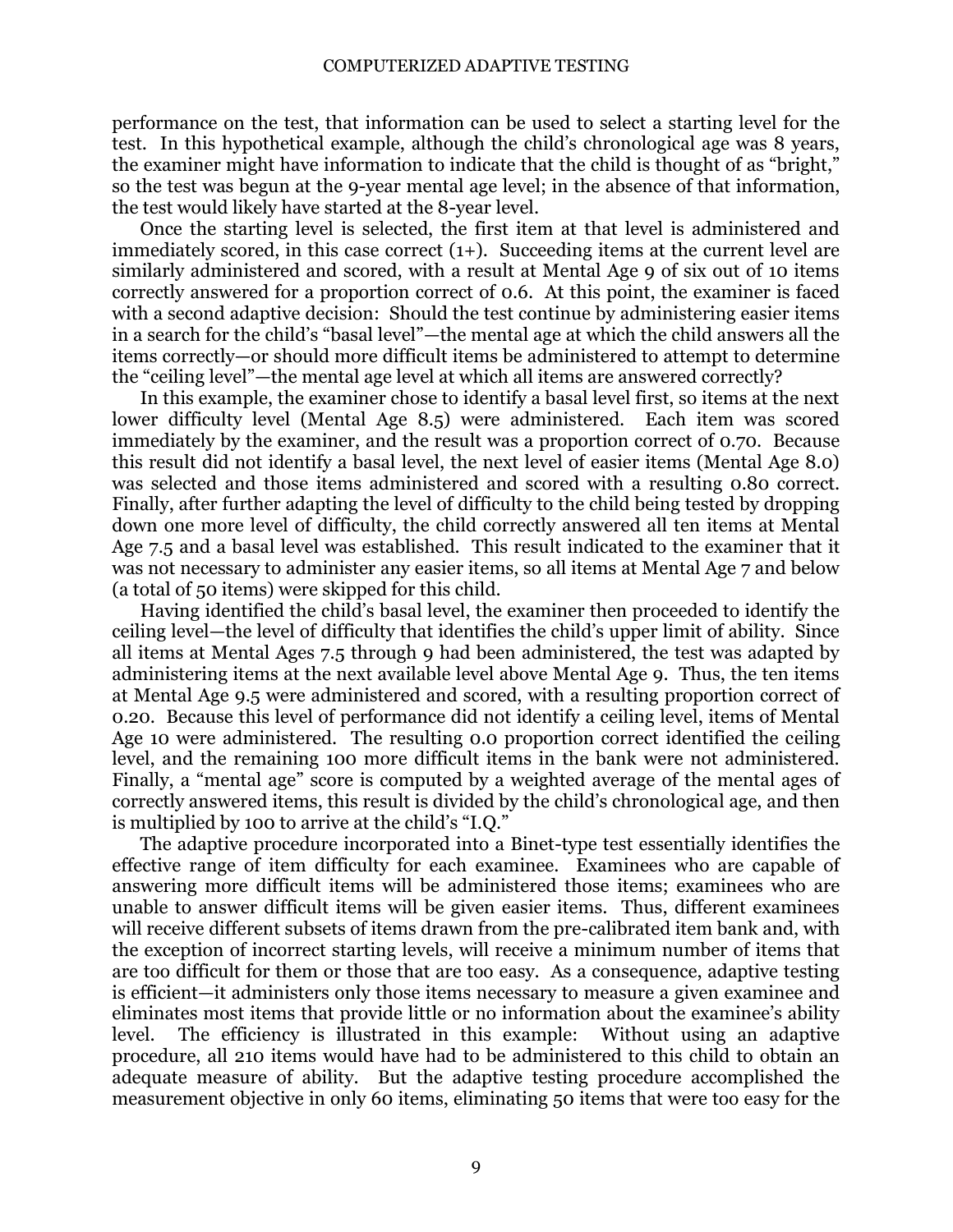child (and therefore provided no information about her/his ability level) and 100 items that were too difficult and similarly uninformative. The resulting 60-item test achieved a 71% reduction in test length from administering the entire item bank as a fixed-length conventional test. One important characteristic of an adaptive test is that the use of variable termination criteria will result in different length tests for different examinees. Figure 4 shows, for three different students whose mental age scores were similar, a schematic of the number of items administered to each student. Student A, whose hypothetical response record is shown in Figure 3, received items that ranged from Mental Age 7.5 through 10; Student E received items only for Mental Ages 8.5, 9, and 9.5; and Student F received items from Mental Ages from 6.5 through 11.5. Clearly, Student E is measured with the most precision (his/her score is more certain) than either of the other two students, and Student F's mental age score will be the least precise—this student is interacting with the item bank in a manner different from the other two students. Thus, an adaptive test can yield not only a score estimate, but an indicator of the precision associated with that score.





Although Binet's test has been extremely useful for the purposes for which it was developed, it is not without its problems. First, the test is administered individually by a psychologist, making its widespread application limited due to cost and the relative unavailability of trained administrators. Second, although it makes efficient use of an item bank, it is still inefficient in some respects. For example, it requires that all items at a given mental age be administered before an adaptation occurs, making it only partially adaptive. As a consequence, if a test administrator underestimates (or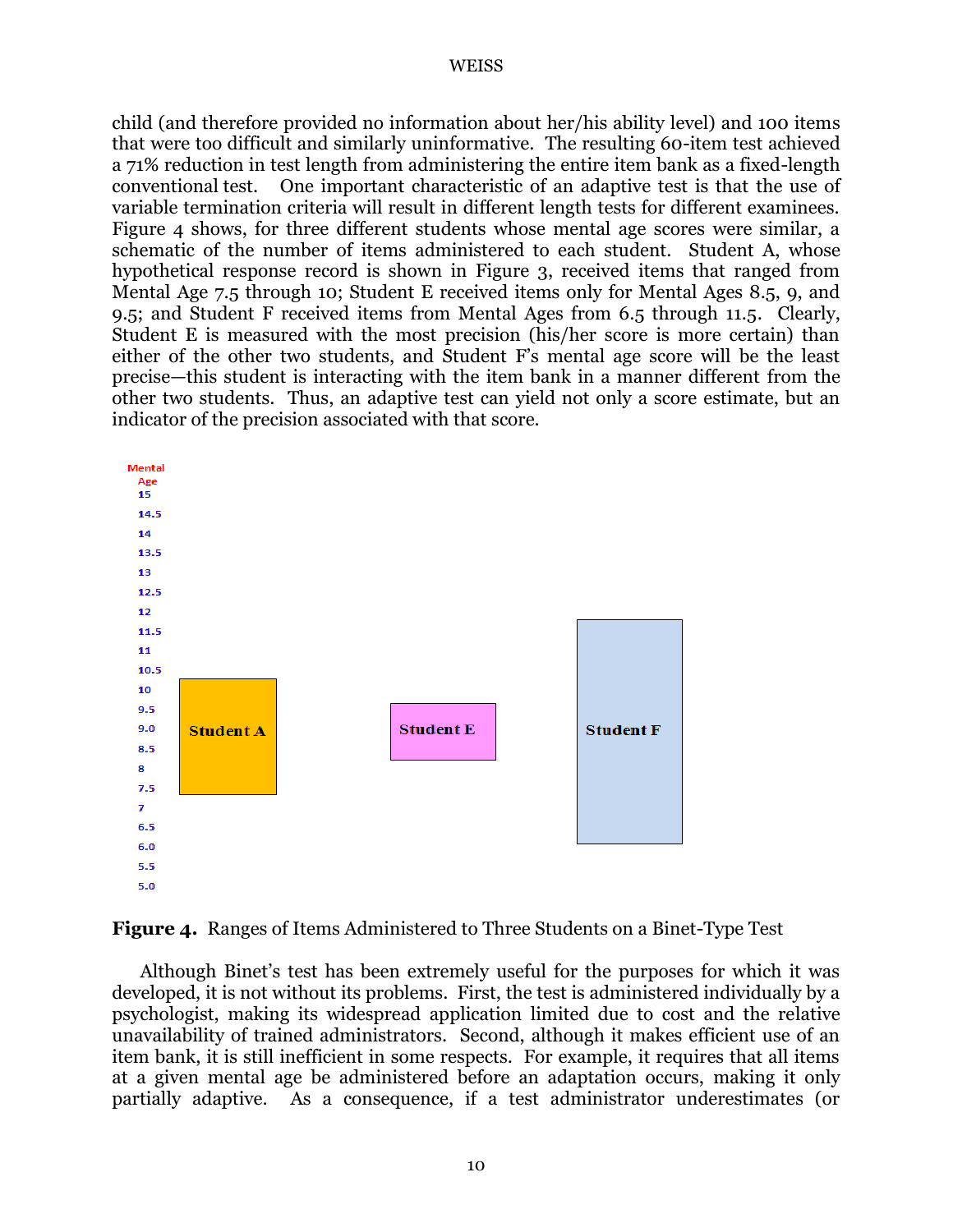overestimates) an examinee's actual mental age by several levels, it might require (in the example shown) several blocks of ten items before a basal or ceiling level is obtained, thus unnecessarily lengthening the test and reducing its efficiency. Third, although the test yields a subjective indicator of the precision of a test score for a given examinee, it has no explicit mechanism for controlling score precision.

# **Fully Adaptive Computerized Adaptive Testing**

The problems with Binet's tests were resolved with the introduction of computers into the testing process in the early 1970s (e.g., Weiss, 1973) and have been refined into highly efficient and effective procedures for measuring individuals. Modern fully adaptive CAT is based on item response theory (IRT), a family of mathematical models that describe how examinees respond to test items of various kinds (e.g., DeAyala, 2009, Embretson & Reise, 2000). These models can be applied to items that are scored correct or incorrect (or "keyed/not-keyed"), items scored by assigning partial credit to responses to multiple-choice items, or to rating scale items used to measure a wide variety of attitudes, perceptions, and personality variables. By combining IRT with the test delivery capabilities of computers, fully adaptive CAT allows item responses to be scored immediately and adaptation to occur after each item is administered. IRT also allows scores, and associated error bands for those scores, to be calculated after each item is administered and that information can be used to select the next item or to end the test for a given examinee.

*Item bank.* As with the Binet test, the first step in implementing an IRT-based CAT is to develop an item bank with psychometric data on the items. In contrast to the Binet bank, however, a fully adaptive CAT item bank is not structured, although some forms of partially adaptive CATs use structured item banks based on IRT item data (e.g, Chang, Qian, & Ying, 1999; Chang & van der Linden, 2003; Zenisky, Hambleton, & Luecht, 2010). In IRT, test item "difficulty" and "discrimination" are defined differently than they are in CTT, but for purposes of CAT are combined into an *item information function* (IIF). Similar to test information functions, like that shown in Figure 1a, item information is a function that reflects how precisely a single test item measures at various points along the  $\theta$  continuum. Higher information indicates greater precision and low information indicates a lack of precision. Figure 5 shows IIFs for four items. The location of the curve along the  $\theta$  axis reflects the difficulty of the item. Thus, Item 1 is the least difficult because it is located at the lower (negative) end of the  $\theta$  continuum, and Item 4 is the most difficult. The height of the IIF at its maximum reflects the discrimination of the item—how well it differentiates between examinees whose true  $\theta$ levels are close together; Item 1 is the most discriminating and Item 4 is the least. A CAT item bank for measuring a particular variable might have as many as 200 or more items, and IIFs are calculated for each item.

**Starting a CAT.** The second step in implementing a CAT is to identify some rule for starting the test for an examinee. As with the Binet test, the first item to be given to an examinee can be based on prior information about the examinee, it can be the same for all examinees, or it can be randomly selected from a set of items within a limited range of the trait continuum. Prior information, if accurate, will increase the efficiency of a CAT; on the other hand, in a fully adaptive CAT, incorrect prior information will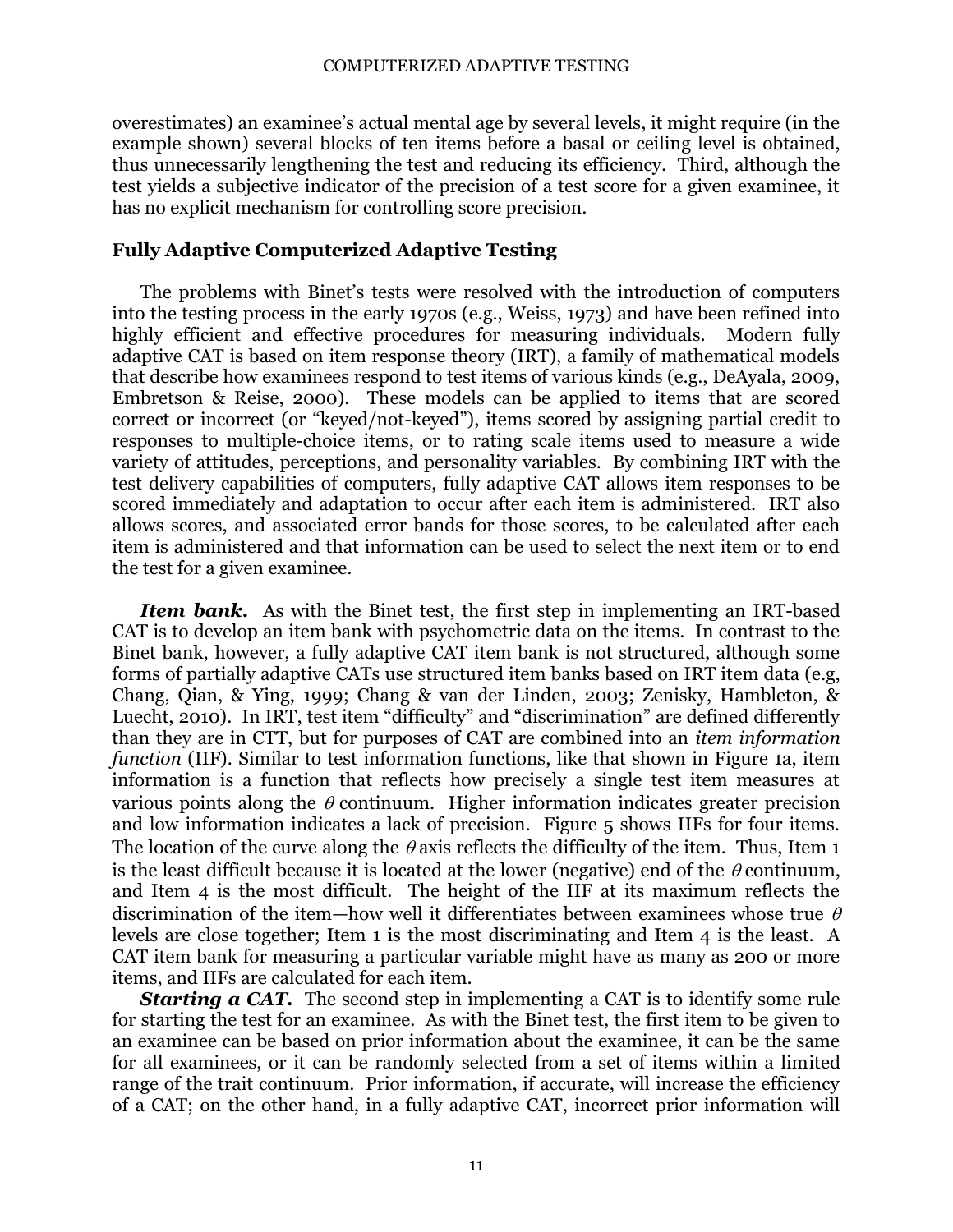reduce its efficiently only marginally since (as will be shown below) CATs can recover quickly from incorrect starting points. Consequently, randomly selected starting items will have little effect on CATs and will serve to reduce "item exposure," which can be important in CATs that are used to make high-stakes decision about examinees. If a constant starting item is used, all examinees will receive the same first item and will also see a restricted range of items for the first few items in the test.



**Figure 5.** IFFs for Four Dichotomously Scored Items

**Estimating**  $\theta$ **.** In fully adaptive CAT, an examinee's  $\theta$  level is estimated after each item is administered and immediately scored. Using IRT  $\theta$  estimation methods, an examinee's  $\theta$  level can be estimated after a single item is administered or after two or more items are administered. The general method for estimating  $\theta$  in IRT uses maximum likelihood estimation (de Ayala, 2009, pp. 347-355). However, when only one scored item response is available at the beginning of a CAT (or, if several items have been administered and they have all been answered either correctly or incorrectly) the maximum likelihood procedure must be modified temporarily in order to obtain a finite  $\theta$  estimate. This modification, which temporarily assumes that  $\theta$  for a group of examinees is normally distributed, is called Bayesian estimation (de Ayala, pp. 77-79). The Bayesian  $\theta$  estimate after the first item is administered is then used to select the next item for that examinee (although sometimes an arbitrary increase or decrease in  $\theta$ is used in place of a Bayesian estimate). If the examinee correctly answers the first item (or answers in the keyed direction if there is no "correct" answer), the examinee's  $\theta$ estimate will increase; if the answer is not correct (or keyed), the  $\theta$  estimate will decrease.

The  $\theta$  estimation process continues as new items are selected and scored, with  $\theta$ estimated anew after each item response. Once a mixed response pattern is obtained (e.g., 01, where 1 is a correct/keyed response and 0 is an incorrect/not-keyed response) the normal distribution assumption is no longer required and non-Bayesian maximum likelihood estimation is used. One major advantage of maximum likelihood estimation of  $\theta$  is that it takes into account all the information in an examinee's responses in conjunction with all the information available on each test item. Thus, for example, if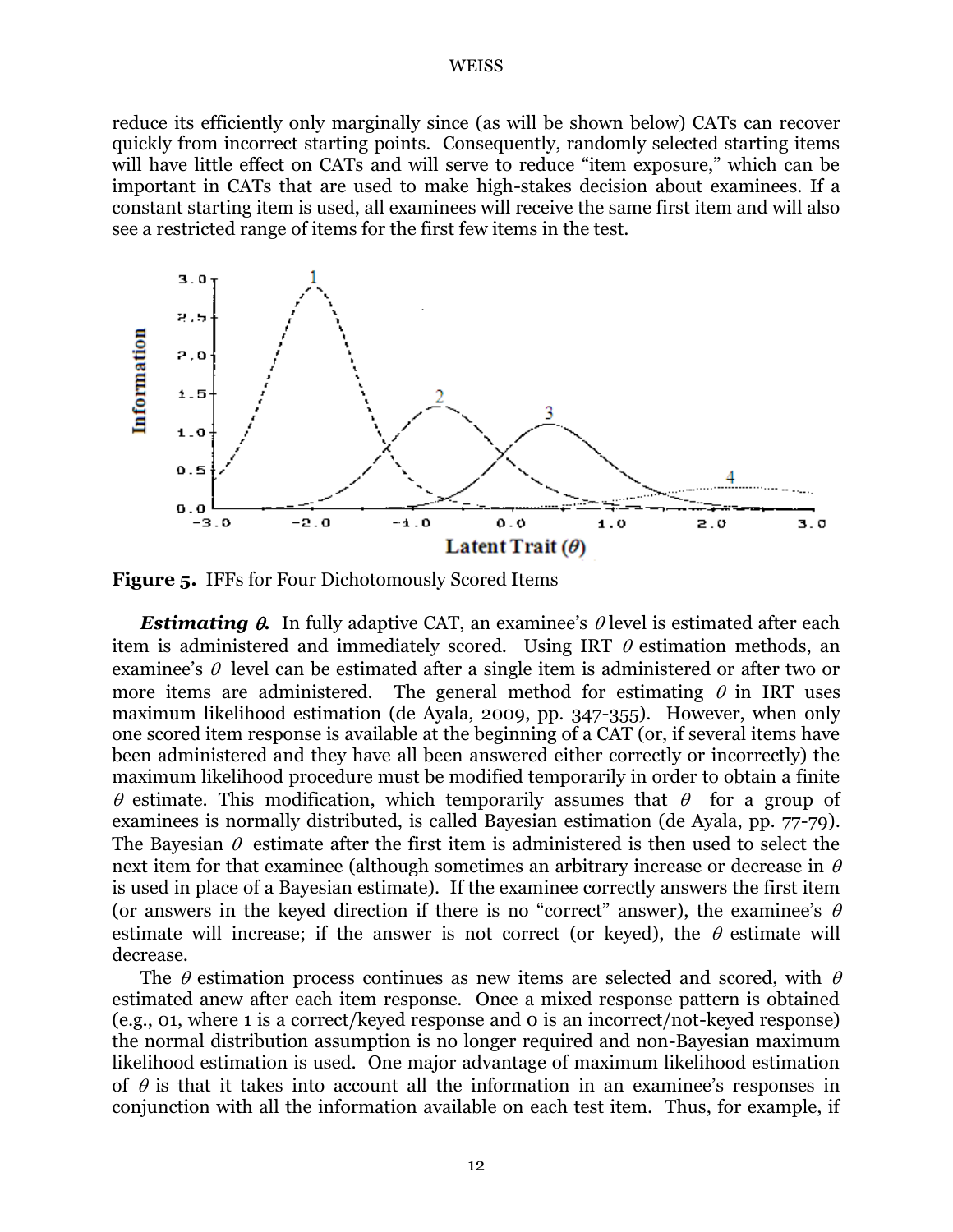an examinee correctly answers a difficult item, his/her  $\theta$  estimate will increase more than if he/she correctly answers an easier items. Similarly, if an examinee incorrectly answers an easy item, his/her  $\theta$  estimate will decrease more than it he/she had incorrectly answered a more difficult item. As a consequence, IRT scoring will provide different  $\theta$  estimates for four items answered 1100 versus the same items answered 0011—the number-correct score cannot differentiate these two examinees, but IRT  $\theta$ estimation will. A second advantage of IRT  $\theta$  estimation is that it will provide a standard error of the  $\theta$  estimate each time  $\theta$  is estimated. These empirical standard errors reflect the confidence that the test user can have in a given  $\theta$  estimate and can be used to end a CAT for an examinee.

*Item selection.* As indicated, fully adaptive CAT is differentiated from other forms of CAT in that items are selected, administered, and scored one at a time,  $\theta$  is estimated after each item is given, and a new item is selected to continue the test. Item selection is based on the IIFs for all the unadministered items in the bank. At each stage of the CAT—i.e., after each  $\theta$  estimate—the next item to be selected is the unadministered item at the examinee's current  $\theta$  level that has the highest level of item information; this process is known as *maximum information item selection*. Thus, for a given  $\theta$  estimate, in effect the information available from each item given that  $\theta$  estimate is computed and the previously unused item (for that examinee) with the highest information is selected and administered. As it turns out, that item is the item that will maximally reduce the error of the next  $\theta$  estimate obtained after that item response is scored. This property of the CAT process typically results in two outcomes: (1) differences in successive  $\theta$ estimates tend to decrease as more items are administered, and (2) the standard errors associated with the successive  $\theta$  estimates will tend to decrease and converge throughout the CAT.

Figure 6 illustrates maximum information item selection for a hypothetical set of 10 items (obviously a real item bank will have many more items). Item 9 is the most discriminating item (its IIF has the highest peak) and Item 7 is the least discriminating item (its IIF is the flattest); Item 10 is the most difficult (it provides information for high  $\theta$  examinees) and item 1 is the least difficult (it differentiates only among low  $\theta$ examinees). The vertical dashed line in Figure 6a shows the starting  $\theta$  estimate ( $\hat{\theta}_0$ ) of 0.0 at the beginning of the CAT. Of the three items that provide non-zero values of information at  $\theta = 0.0$  (Items 5, 6, and 7), Item 6 has the maximum amount of information, so that item is selected from the bank, administered and scored, and  $\theta$  is estimated (in this case using the Bayesian prior distribution), resulting in  $\hat{\theta}_i$ . In this example,  $\hat{\theta}_1 = -1.0$ , which resulted from an incorrect response to Item 6. Figure 6b shows the item bank after Item 6 has been removed and the vertical dashed line indicates that five items—Items 2, 3, 4, 5, and 7—had non-zero information at  $\hat{\theta}_\text{\tiny l}$  , and that Item 4 had the highest IIF at that point. Therefore, Item 4 is displayed, the answer recorded and scored, and  $\theta$  is re-estimated. The figure shows an increase in  $\hat{\theta}$  (resulting from a correct response) to about  $\hat{\theta}_2 = -0.50$ , where Figure 6c shows that Item 5 provides maximum information. The process continues—the selected item is administered, scored,  $\theta$  is re-estimated (using all the item responses available), and the next item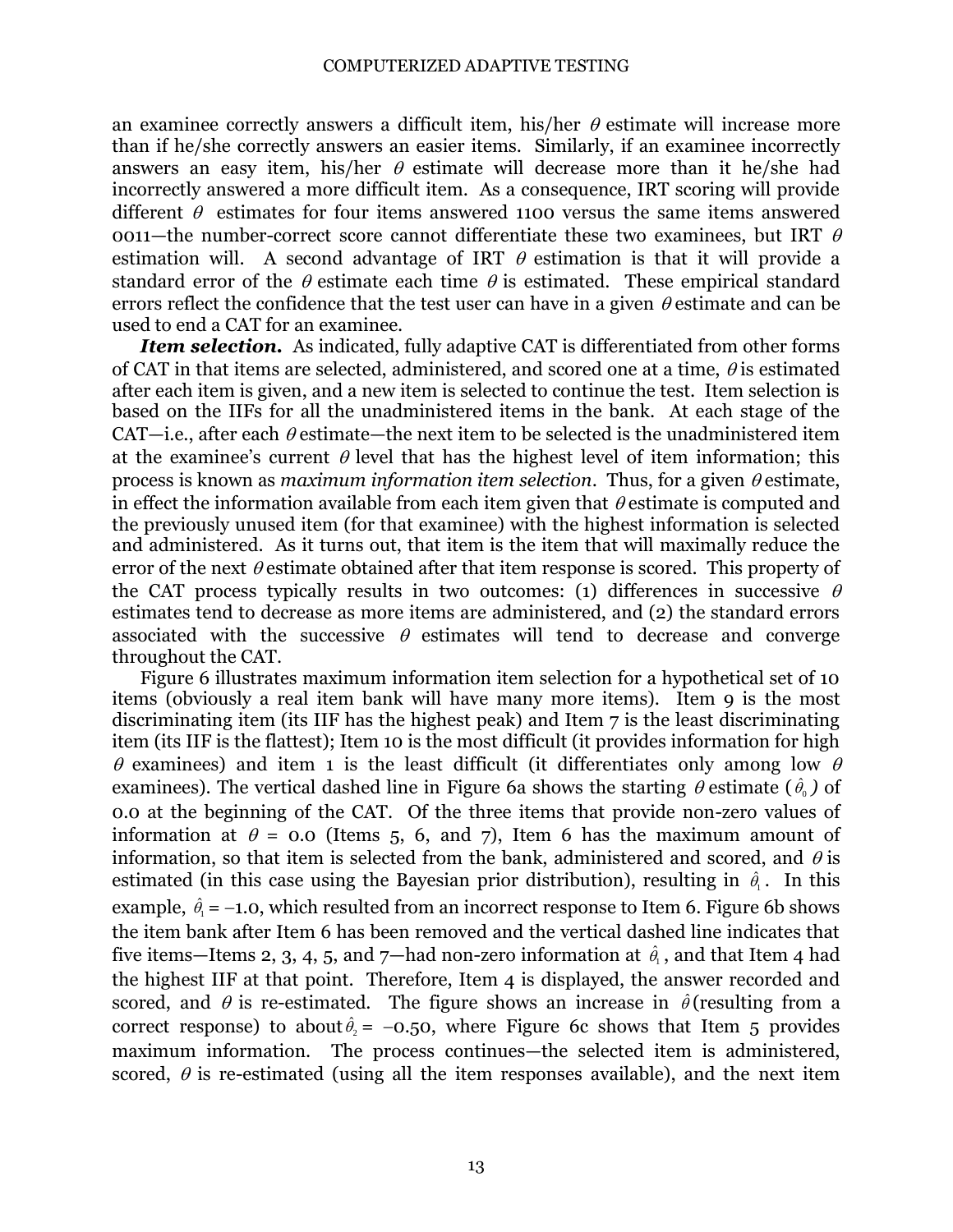providing maximum information at the current  $\theta$  estimate is administered and removed from the bank—until a termination criterion is reached.



a. 10-Item Bank at the Start of a CAT

b. One item Administered

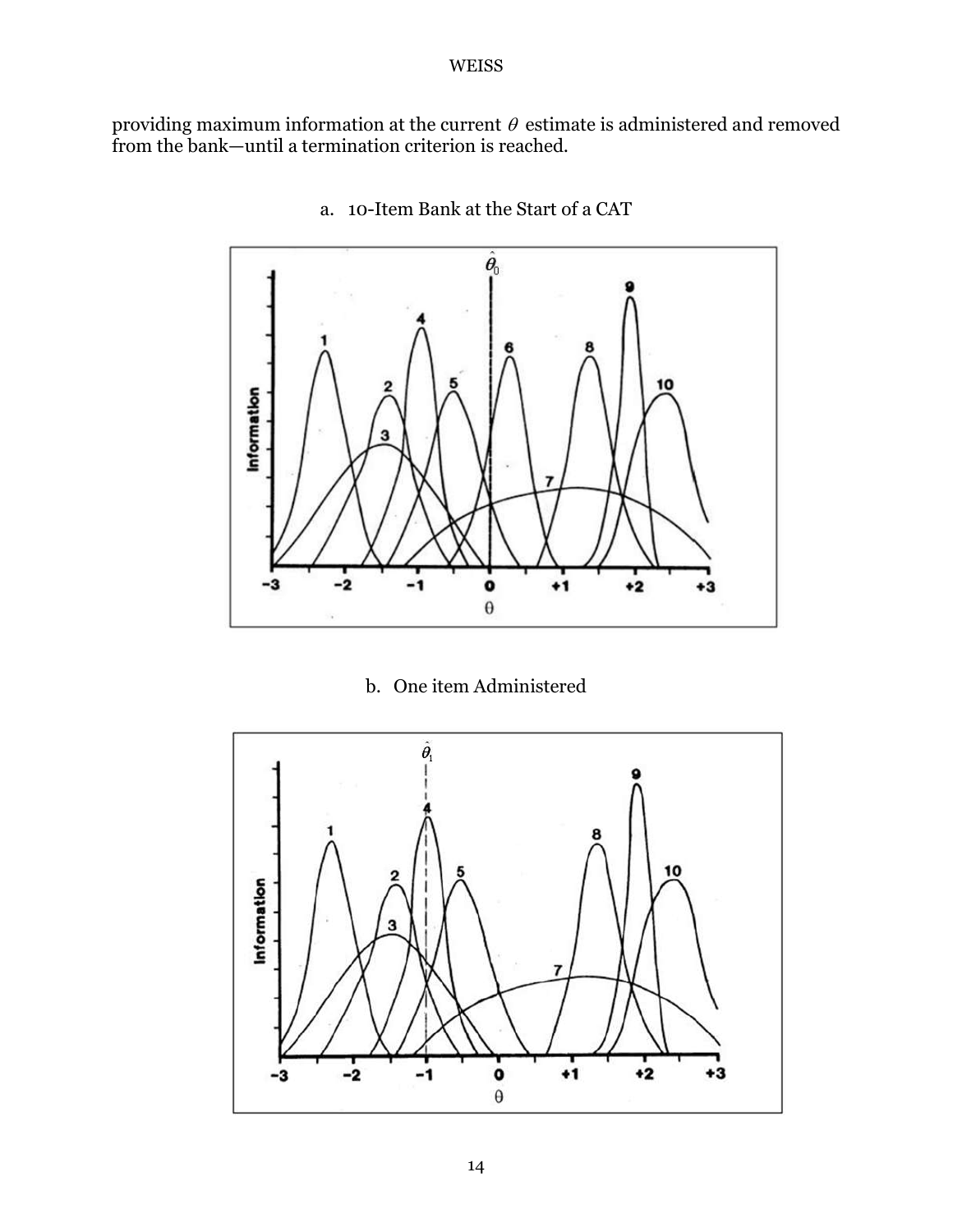#### COMPUTERIZED ADAPTIVE TESTING

c. Two Items Administered



**Figure 6.** Maximum Information CAT Item Selection

*Ending a CAT.* A properly implemented CAT uses a variable termination criterion consistent with the purpose of testing. CATs can be used for a number of purposes, including:

- 1. Measuring individuals to obtain scores that are used to evaluate the examinee's level of functioning on some trait of interest. Such scores might be used for counseling purposes, clinical evaluation, in schools, in a variety of other settings where an individual's level of functioning is important information, or in research studies. So that scores of individuals will be comparable in terms of quality, or to minimize the kinds of error variability described above, such scores should be of equal precision across individuals.
- 2. Classifying individuals based on one or more score cutoff values. In this case, test scores are used to determine if an examinee has mastered or not mastered a body of knowledge, has passed or not passed a course of study, or qualifies or does not qualify for a particular employment or educational opportunity based on knowledge or skills. Classifications can also be made based on multiple score cutoff values, such as in the assignment of school grades or proficiency categories.
- 3. Measuring individual change, growth, or decline (or lack thereof). In this type of application, precise scores are necessary at two or more time points to obtain accurate measures of change.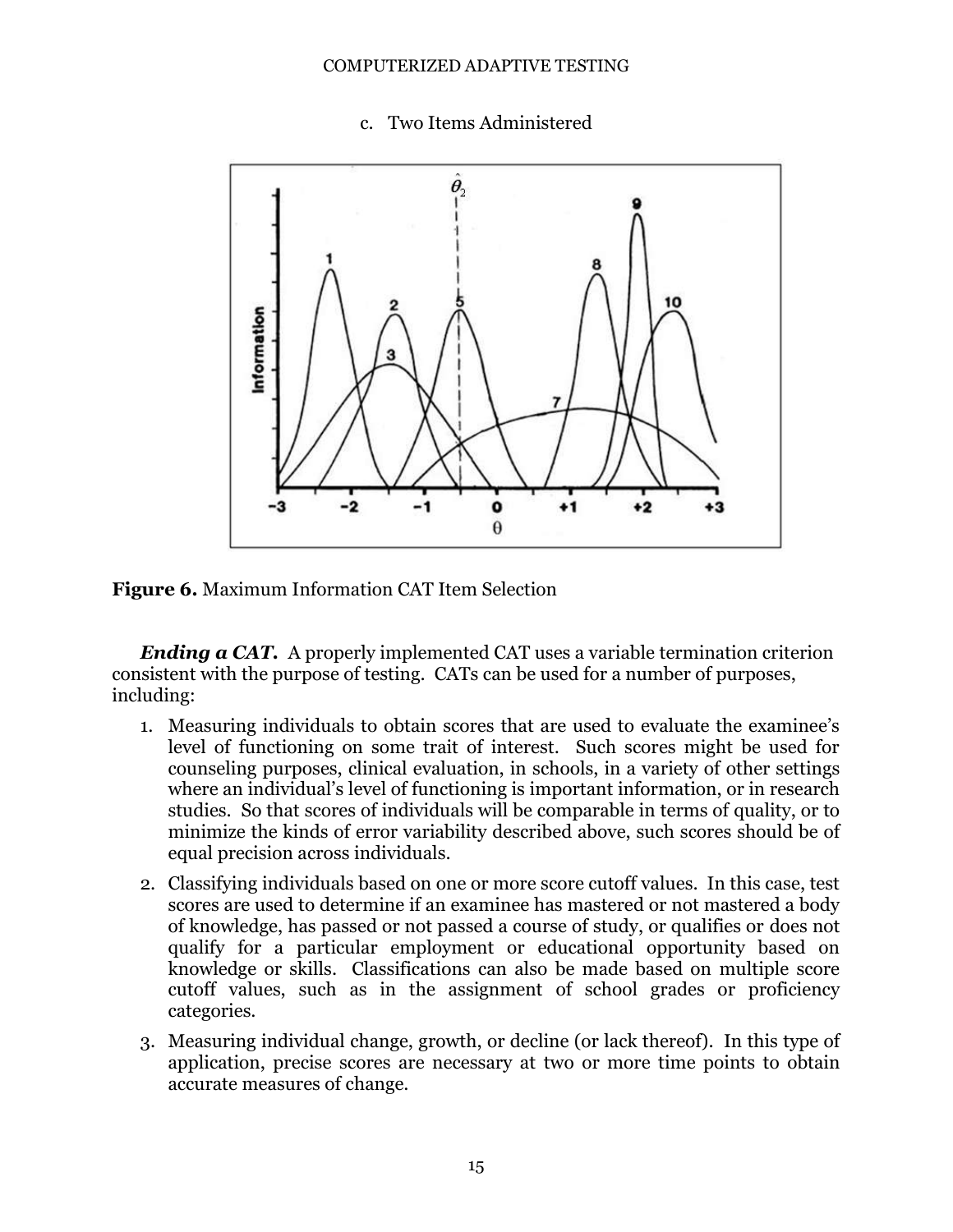The termination criterion applied in a fully adaptive CAT will differ for each of these three testing applications. When the objective is to measure each examinee to the same degree of precision, CATs are typically ended when the observed standard error associated with the  $\theta$  estimates reaches a predefined value. Thus, for example, a CAT can be ended when every examinee's SEM is less than or equal to 0.25. This would result in  $\theta$  estimates that had 95% confidence intervals that spanned a half  $\theta$  unit in either direction, e.g., a  $\theta$  estimate of 1.0 would have a (95%) error band that ranged from 0.5 to 1.5. Because of variations in the information structure of an item bank at various levels of  $\theta$ , and because of individual differences in the consistency with which examinees answer test items, obtaining such equiprecise measurements will require that the number of items administered to each examinee be allowed to vary.

Testing for classification uses a different CAT termination criterion. After a cutoff score has been expressed on the  $\theta$  scale, and a desired level of classification accuracy is determined, each successive  $\theta$  estimate in a CAT is bounded by the appropriate SEM error band. For example, if a 95% confidence classification is desired, the error band would be  $\pm 2$  standard errors. As each item is administered,  $\theta$  is re-estimated and the new error band constructed around it. Testing continues until (after some prespecified minimum number of items) the error band for a  $\theta$  estimate is entirely above the cutoff score or below it. When this occurs, a "high confidence" decision can be made from the CAT results, which will be equal to or better than the prespecified level of classification accuracy. Again, to obtain this objective, the number of items administered to each examinee must be permitted to vary.

Measuring individual change has been particularly troublesome in psychological measurement due to the unreliability of change scores (e.g., Cronbach & Furby, 1970) and floor and ceiling effects that occur with scores from conventional tests. Using CAT with a specialized termination criterion can result in measures of change that have properties that better capture change than do scores from conventional tests (Kim-Kang & Weiss, 2008). In this application, a CAT termination criterion can use the SEM bands from a Time 2 CAT compared to those from a Time 1 CAT obtained from the same examinee to determine if significant change has occurred. The Time 2 CAT can be ended when the two error bands no longer overlap, indicating that significant change has occurred, or when a sufficient number of items has been administered and it becomes clear that significant change has not occurred (Nydick & Weiss, 2010). Again, because of wide individual differences in test performance among examinees, combined with individual variations in magnitudes of change, CAT test length must be allowed to vary across examinees. Finkelman, Weiss, and Kim-Kang (2010) proposed and evaluated hypothesis testing methods for evaluating individual change and the accuracies of those methods using variable terminating CATs.

### **Putting It All Together: Examples of Fully Adaptive CATs**

*Equiprecise CAT.* Figure 7 shows a sample CAT report from a CAT designed to measure each examinee to a pre-specified level of precision (minimum SEM of .20). To keep the test to a reasonable length, a maximum of 40 items was specified. In this particular test, the test was terminated when the 40-item maximum was reached.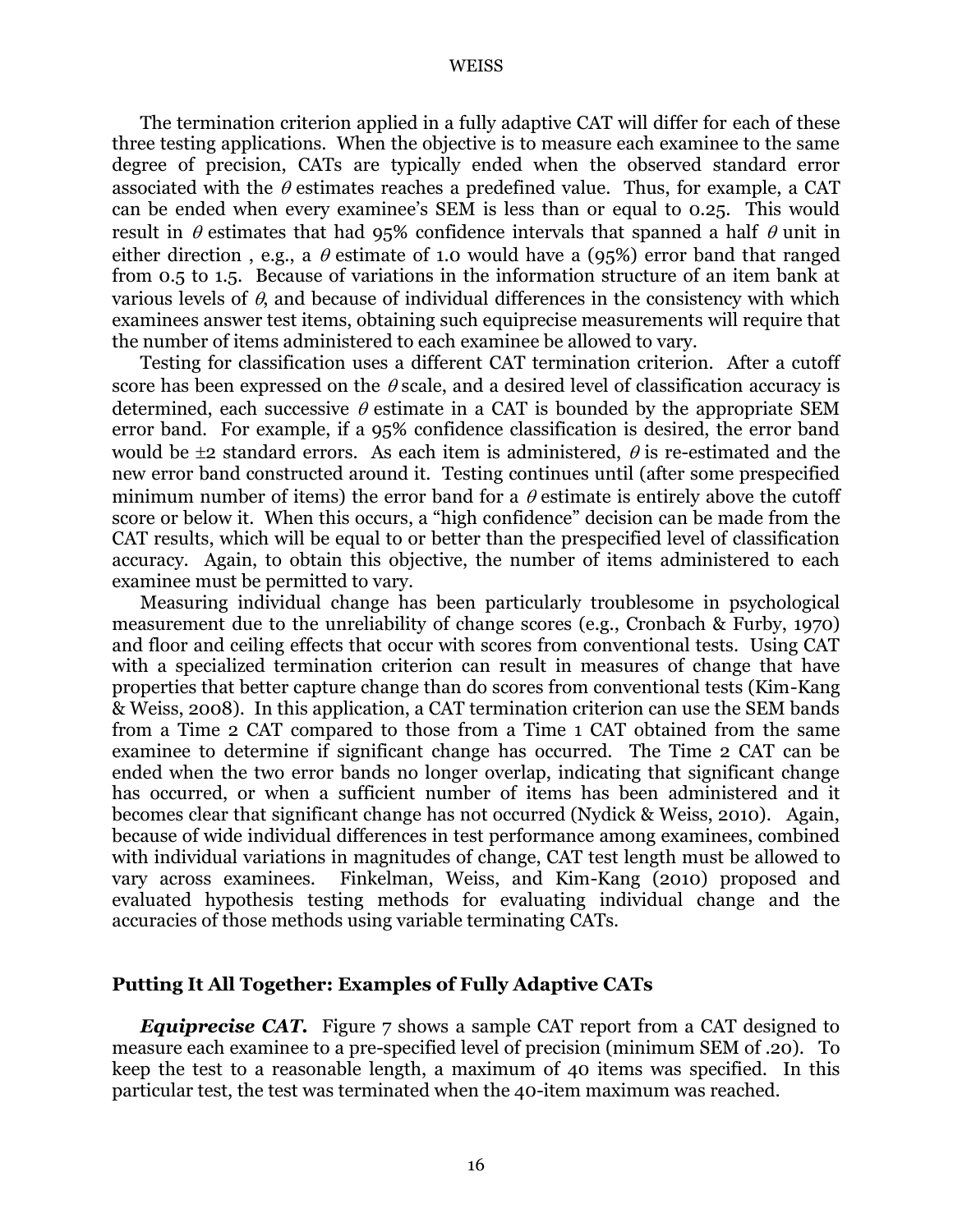The report is a graphic plot of the examinee's progress through the CAT after each item has been administered. A "C" for an item plotted at the current  $\theta$  estimate indicates that the item was answered correctly; an "I" indicates that the item was answered incorrectly. The dashed lines represent a two SEM band around the  $\theta$ estimate. The beginning  $\theta$  for this CAT (represented by an "X" at  $\theta = -0.24$ ) was based on a randomly selected  $\theta$  in the range  $\pm$ 1.0. Rather than using a Bayesian  $\theta$  estimate after the first item was answered, this CAT used an alternate method—the most difficult item in the bank was administered to attempt to force a mixed response pattern so that maximum likelihood estimation could be used. Since Item 2 was also answered correctly, the next most difficult item was administered, which was answered incorrectly.

As Figure 7 shows, generally, a correct answer is followed by an increase in the  $\theta$ estimate and an incorrect answer is followed by a decrease in the  $\theta$  estimate. The figure also shows the convergence in  $\theta$  estimates—the differences between successive  $\theta$ estimates are large at the beginning of the CAT and tend to become smaller as the CAT progresses. With a few exceptions, the SEM tends to decrease as each item is answered and the differences between successive  $\theta$  estimates tend to decrease as more items are answered. The figure also shows that the CAT began to converge after about Item 10, with changes in  $\theta$  estimates occurring in the first decimal place. Similar to the Binet adaptive test, the CAT selected the most appropriate range of items from the bank for this examinees—except for the first eight items, all items administered to this examinee were items that would be answered correctly about 50% of the time by examinees whose  $\&$  were between 0.9 and 1.75. More difficult items and easier items in the bank were not administered to this examinee.

Figure 8 shows the results of an equiprecise CAT for a different examinee. The entry  $\theta$  estimate for this test was  $\theta = 0.0$  and the first item was correctly answered. As a consequence, the second item was again the most difficult item in the bank, which was answered incorrectly resulting in a maximum likelihood  $\theta$  estimate of 0.11 and an SEM  $= 0.52$ . This  $\theta$  estimate was then used to select Item 3. The CAT response record shows a quick convergence of the  $\theta$  estimates for this examinee accompanied by a rapid reduction in the SEMs. Had the test used a termination SEM of 0.20, the CAT could have been terminated after 17 items with a  $\theta$  estimate that differed from the 30-item  $\theta$ estimate in the second decimal place; an SEM termination value of 0.25 would have terminated the CAT after 9 items with a  $\theta$  estimate of −0.25, which is very close to the 30-item  $\theta$  of −0.21. Because the final  $\theta$  estimate after the limit of 30 items was very close to the starting value of  $\theta$  = 0.0, a very narrow range of items was administered to this examinee from the larger CAT bank—with the exception of the second item, items administered were those appropriate for examinees with  $\&$  between 0.20 and -0.38. This response record also illustrates another feature of most CATS: Excluding the first few items in a CAT, the proportion correct for the majority of examinees will converge to  $p = 0.50$ . Excluding the first two items (which were not based on estimated  $\theta$ ), 15 of 28 items were correctly answered for a proportion of 0.54.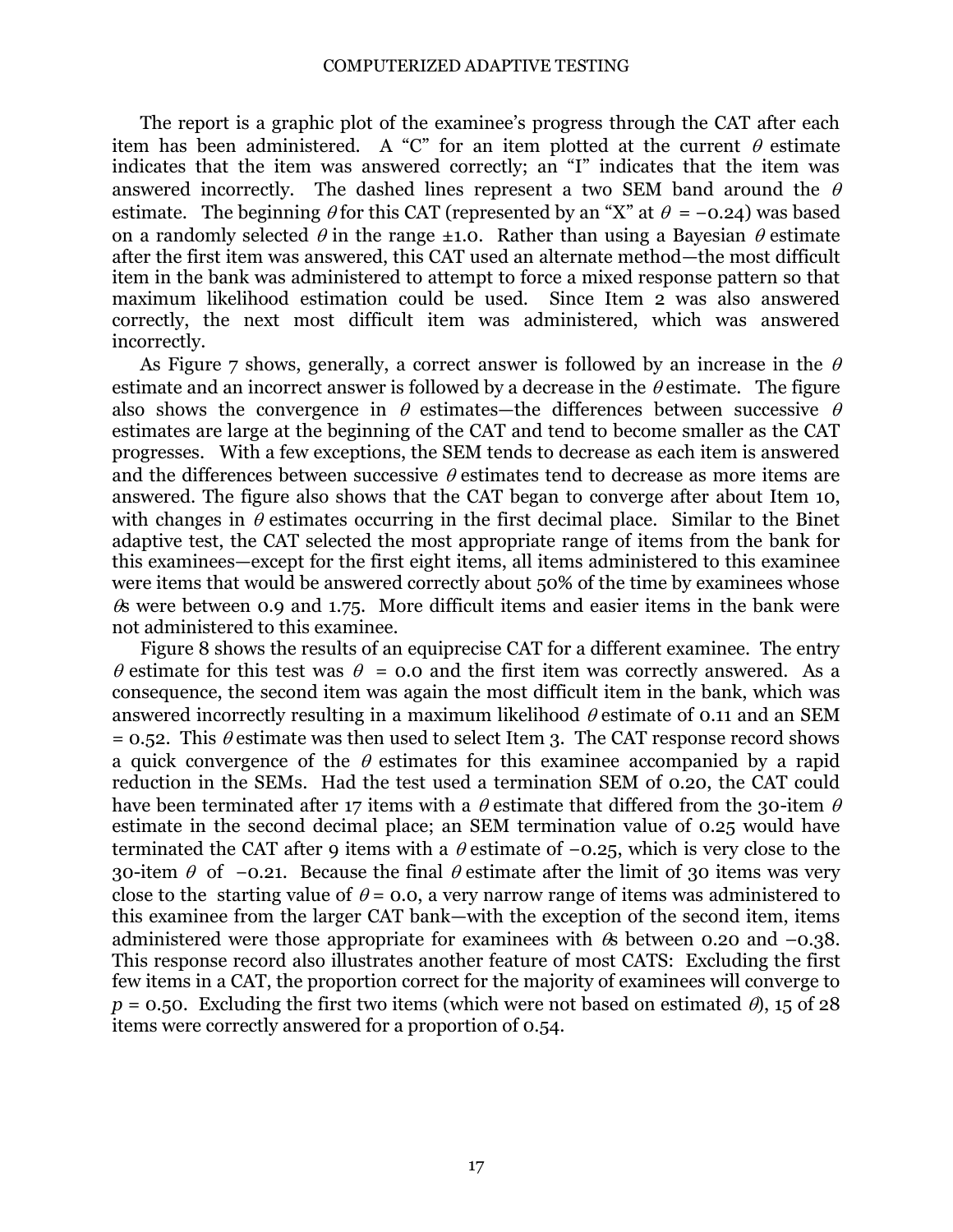|                                                                                                                                                       |               |              | Examinee Name: John Q. Public                                                                                                                                                                                                                                                                                                                                                                                                                                                              |  |  |  |  |  |
|-------------------------------------------------------------------------------------------------------------------------------------------------------|---------------|--------------|--------------------------------------------------------------------------------------------------------------------------------------------------------------------------------------------------------------------------------------------------------------------------------------------------------------------------------------------------------------------------------------------------------------------------------------------------------------------------------------------|--|--|--|--|--|
| The standard error band plotted as ---- is plus or minus 2.00 standard errors.<br>$X =$ Initial theta value $C =$ Correct answer I = Incorrect answer |               |              |                                                                                                                                                                                                                                                                                                                                                                                                                                                                                            |  |  |  |  |  |
| Item                                                                                                                                                  | Theta         | SE           | $-3.\dots 2.\dots 2.\dots 1.\dots 1.\dots 0.\dots 1.1.\dots 1.1.\dots 12.\dots 1.13$                                                                                                                                                                                                                                                                                                                                                                                                       |  |  |  |  |  |
| 0                                                                                                                                                     | $-0.24*1.00*$ |              |                                                                                                                                                                                                                                                                                                                                                                                                                                                                                            |  |  |  |  |  |
| 1                                                                                                                                                     |               | $4.00*1.00*$ | ---------------------><br>$\sim$                                                                                                                                                                                                                                                                                                                                                                                                                                                           |  |  |  |  |  |
| 2                                                                                                                                                     | $4.00*1.00*$  |              | ______________________                                                                                                                                                                                                                                                                                                                                                                                                                                                                     |  |  |  |  |  |
| 3                                                                                                                                                     | 2.52          | 0.84         | ------------------T-----                                                                                                                                                                                                                                                                                                                                                                                                                                                                   |  |  |  |  |  |
| 4                                                                                                                                                     | 2.77          | 0.68         | -----------------                                                                                                                                                                                                                                                                                                                                                                                                                                                                          |  |  |  |  |  |
| 5                                                                                                                                                     | 2.38          | 0.61         |                                                                                                                                                                                                                                                                                                                                                                                                                                                                                            |  |  |  |  |  |
| 6                                                                                                                                                     | 2.09          | 0.61         |                                                                                                                                                                                                                                                                                                                                                                                                                                                                                            |  |  |  |  |  |
| 7                                                                                                                                                     | 1.49          | 0.89         | -------------------------------------                                                                                                                                                                                                                                                                                                                                                                                                                                                      |  |  |  |  |  |
| 8                                                                                                                                                     | 0.36          | 1.00         |                                                                                                                                                                                                                                                                                                                                                                                                                                                                                            |  |  |  |  |  |
| 9                                                                                                                                                     | 0.88          | 0.63         | --------------------------                                                                                                                                                                                                                                                                                                                                                                                                                                                                 |  |  |  |  |  |
| 10                                                                                                                                                    | 1.13          | 0.56         | -----------C-----------                                                                                                                                                                                                                                                                                                                                                                                                                                                                    |  |  |  |  |  |
| 11                                                                                                                                                    | 1.34          | 0.49         | ----------------------                                                                                                                                                                                                                                                                                                                                                                                                                                                                     |  |  |  |  |  |
| 12                                                                                                                                                    | 1.44          | 0.46         | -------------------                                                                                                                                                                                                                                                                                                                                                                                                                                                                        |  |  |  |  |  |
| 13                                                                                                                                                    | 1.55          | 0.43         | --------------------                                                                                                                                                                                                                                                                                                                                                                                                                                                                       |  |  |  |  |  |
| 14                                                                                                                                                    | 1.67          | 0.41         | $------C------$                                                                                                                                                                                                                                                                                                                                                                                                                                                                            |  |  |  |  |  |
| 15                                                                                                                                                    | 1.54          | 0.38         | -----------------                                                                                                                                                                                                                                                                                                                                                                                                                                                                          |  |  |  |  |  |
| 16                                                                                                                                                    | 1.60          | 0.36         |                                                                                                                                                                                                                                                                                                                                                                                                                                                                                            |  |  |  |  |  |
| 17                                                                                                                                                    | 1.70          | 0.35         | $------C------$                                                                                                                                                                                                                                                                                                                                                                                                                                                                            |  |  |  |  |  |
| 18                                                                                                                                                    | 1.76          | 0.34         | ---------------                                                                                                                                                                                                                                                                                                                                                                                                                                                                            |  |  |  |  |  |
| 19                                                                                                                                                    | 1.65          | 0.32         | ------- <del>I------</del>                                                                                                                                                                                                                                                                                                                                                                                                                                                                 |  |  |  |  |  |
| 20                                                                                                                                                    | 1.52          | 0.31         | $--------\, \textcolor{red}{\mathbf{1}}\, \textcolor{red}{\mathbf{2}}\, \textcolor{red}{\mathbf{3}}\, \textcolor{red}{\mathbf{4}}\, \textcolor{red}{\mathbf{5}}\, \textcolor{red}{\mathbf{6}}\, \textcolor{red}{\mathbf{6}}\, \textcolor{red}{\mathbf{7}}\, \textcolor{red}{\mathbf{7}}\, \textcolor{red}{\mathbf{8}}\, \textcolor{red}{\mathbf{8}}\, \textcolor{red}{\mathbf{8}}\, \textcolor{red}{\mathbf{8}}\, \textcolor{red}{\mathbf{8}}\, \textcolor{red}{\mathbf{8}}\, \textcolor{$ |  |  |  |  |  |
| 21                                                                                                                                                    | 1.40          | 0.30         | $------I------$                                                                                                                                                                                                                                                                                                                                                                                                                                                                            |  |  |  |  |  |
| 22                                                                                                                                                    | 1.27          | 0.30         | $-----T------$                                                                                                                                                                                                                                                                                                                                                                                                                                                                             |  |  |  |  |  |
| 23                                                                                                                                                    | 1.30          | 0.28         | $---C---$                                                                                                                                                                                                                                                                                                                                                                                                                                                                                  |  |  |  |  |  |
| 24                                                                                                                                                    | 1.32          | 0.28         | $-----C---$                                                                                                                                                                                                                                                                                                                                                                                                                                                                                |  |  |  |  |  |
| 25                                                                                                                                                    | 1.36          | 0.27         | $---C---$                                                                                                                                                                                                                                                                                                                                                                                                                                                                                  |  |  |  |  |  |
| 26                                                                                                                                                    | 1.40          | 0.27         | $---C---$                                                                                                                                                                                                                                                                                                                                                                                                                                                                                  |  |  |  |  |  |
| 27                                                                                                                                                    | 1.31          | 0.26         | $------\top------$                                                                                                                                                                                                                                                                                                                                                                                                                                                                         |  |  |  |  |  |
| 28                                                                                                                                                    | 1.34          | 0.25         | $---C---$                                                                                                                                                                                                                                                                                                                                                                                                                                                                                  |  |  |  |  |  |
| 29                                                                                                                                                    | 1.37          | 0.25         | $---C---$                                                                                                                                                                                                                                                                                                                                                                                                                                                                                  |  |  |  |  |  |
| 30                                                                                                                                                    | 1.40          | 0.24         | $---C---$                                                                                                                                                                                                                                                                                                                                                                                                                                                                                  |  |  |  |  |  |
| 31                                                                                                                                                    | 1.43          | 0.24         | $---C---$                                                                                                                                                                                                                                                                                                                                                                                                                                                                                  |  |  |  |  |  |
| 32                                                                                                                                                    | 1.46          | 0.24         | $---C---$                                                                                                                                                                                                                                                                                                                                                                                                                                                                                  |  |  |  |  |  |
| 33                                                                                                                                                    | 1.50          | 0.24         | $---C---$                                                                                                                                                                                                                                                                                                                                                                                                                                                                                  |  |  |  |  |  |
| 34                                                                                                                                                    | 1.53          | 0.23         | $---C---$                                                                                                                                                                                                                                                                                                                                                                                                                                                                                  |  |  |  |  |  |
| 35                                                                                                                                                    | 1.55          | 0.23         | $---C---$                                                                                                                                                                                                                                                                                                                                                                                                                                                                                  |  |  |  |  |  |
| 36                                                                                                                                                    | 1.59          | 0.23         | $---C---$                                                                                                                                                                                                                                                                                                                                                                                                                                                                                  |  |  |  |  |  |
| 37                                                                                                                                                    | 1.62          | 0.23         | $---C---$                                                                                                                                                                                                                                                                                                                                                                                                                                                                                  |  |  |  |  |  |
| 38                                                                                                                                                    | 1.58          | 0.22         | $---I---$                                                                                                                                                                                                                                                                                                                                                                                                                                                                                  |  |  |  |  |  |
| 39                                                                                                                                                    | 1.53          | 0.22         | -----I----                                                                                                                                                                                                                                                                                                                                                                                                                                                                                 |  |  |  |  |  |
| 40                                                                                                                                                    | 1.55          | 0.22         | $---C---$                                                                                                                                                                                                                                                                                                                                                                                                                                                                                  |  |  |  |  |  |

This test was terminated when the maximum number of items was reached.

**Figure 7.** A Sample Report on an IRT-Based Adaptive Test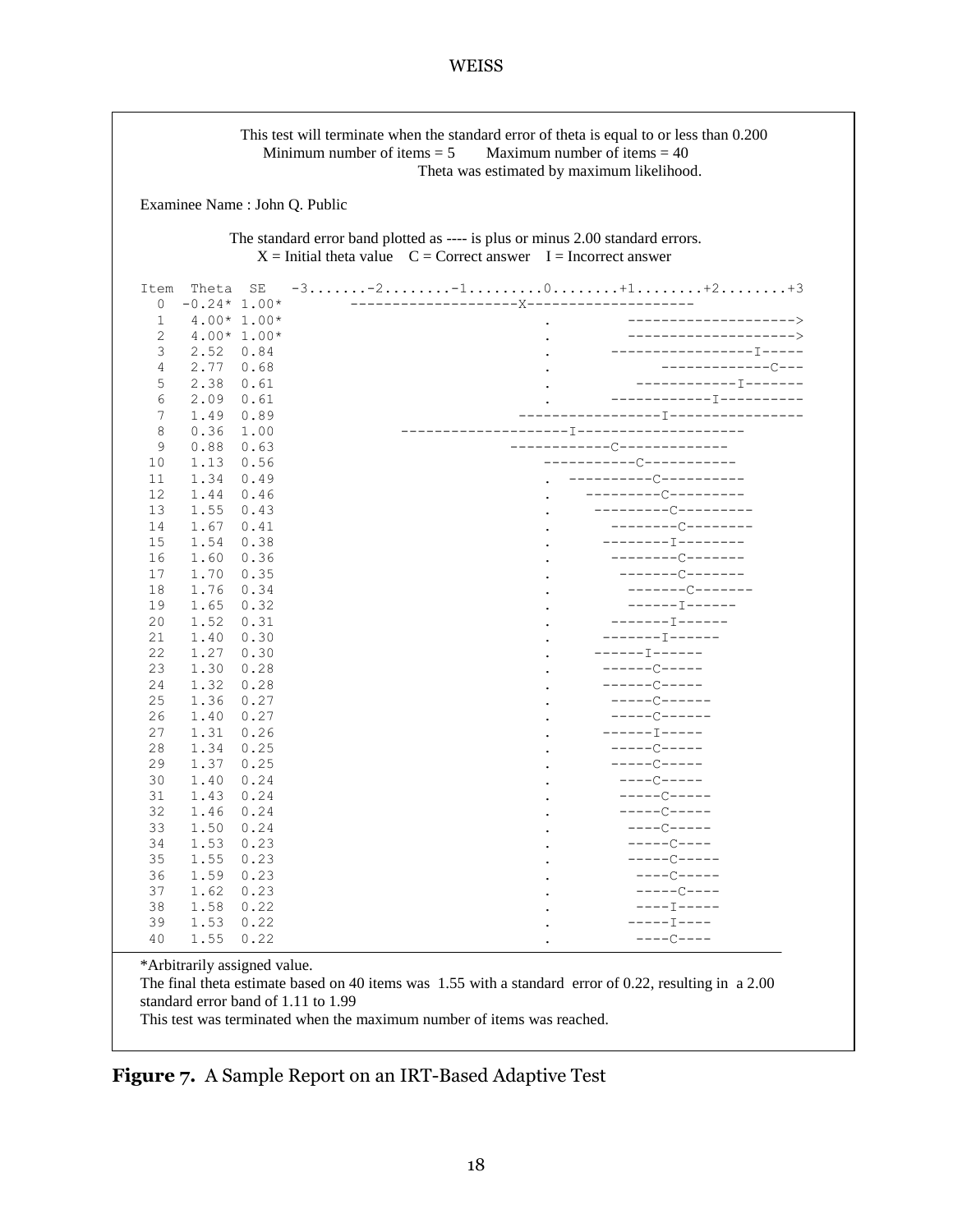| 0           | $0.00*$ | $1.00*$ | ----------X----------------- |
|-------------|---------|---------|------------------------------|
| $\mathbf 1$ | $4.00*$ | $1.00*$ | ----------->                 |
| 2           | 0.11    | 0.52    | -----------T----------       |
| 3           | 0.20    | 0.45    | ---------------------        |
| 4           | $-0.04$ | 0.35    | -------I-------              |
| 5           | 0.05    | 0.32    | -------------                |
| 6           | $-0.13$ | 0.29    | $-----T-----$                |
| 7           | $-0.07$ | 0.27    | $---C---$                    |
| 8           | $-0.18$ | 0.25    | $---I----$                   |
| 9           | $-0.25$ | 0.25    | $---T---$                    |
| 10          | $-0.18$ | 0.23    | $---C---$                    |
| 11          | $-0.27$ | 0.23    | $---I---$                    |
| 12          | $-0.21$ | 0.22    | $---C---$                    |
| 13          | $-0.26$ | 0.22    | $---I---$                    |
| 14          | $-0.34$ | 0.22    | $---I---$                    |
| 15          | $-0.37$ | 0.22    | $---I---$                    |
| 16          | $-0.33$ | 0.20    | $---C---$                    |
| 17          | $-0.29$ | 0.19    | $---C---$                    |
| 18          | $-0.33$ | 0.19    | $---I---$                    |
| 19          | $-0.38$ | 0.19    | $---I---$                    |
| 20          | $-0.34$ | 0.18    | $---C---$                    |
| 21          | $-0.30$ | 0.18    | $---C---$                    |
| 22          | $-0.27$ | 0.17    | $---C---$                    |
| 23          | $-0.29$ | 0.17    | $---I---$                    |
| 24          | $-0.26$ | 0.17    | $---C---$                    |
| 25          | $-0.28$ | 0.16    | $---I---$                    |
| 26          | $-0.30$ | 0.16    | $---I---$                    |
| 27          | $-0.27$ | 0.16    | $---C---$                    |
| 28          | $-0.25$ | 0.15    | $---C---$                    |
| 29          | $-0.23$ | 0.15    | $---C---$                    |
| 30          | $-0.21$ | 0.15    | $---C---$                    |
|             |         |         |                              |

**Figure 8**. A Sample Report on an IRT-Based Adaptive Test for a Different Examinee

*Classification CAT.* Figure 9 shows a response record resulting from a CAT designed to make a dichotomous classification. For this purpose, the CAT was implemented similarly to those in Figures 7 and 8, except for the termination criterion. The test was designed to end when the SEM band surrounding a  $\theta$  estimate fell below a prespecified  $\theta$  cutoff value. The SEM error band in this case was  $\pm 1$  SEM (resulting in a 68% two-tailed confidence interval) and the cutoff value was  $\theta$  = +1.0 (as indicated by the vertical dashed line in the figure). A minimum of 10 items was specified to avoid premature test termination and a maximum of 50 items was specified to avoid excessive testing times.

As with the CATs in Figures 7 and 8, the first item (based on a starting  $\theta = 0.0$ ) was answered correctly and three of the most difficult items in the bank were given until an incorrect answer was obtained. Two incorrect answers then were followed by a string of responses essentially alternating between correct responses to less difficult items and incorrect responses to slightly more difficult items. As a consequence, the examinee's  $\theta$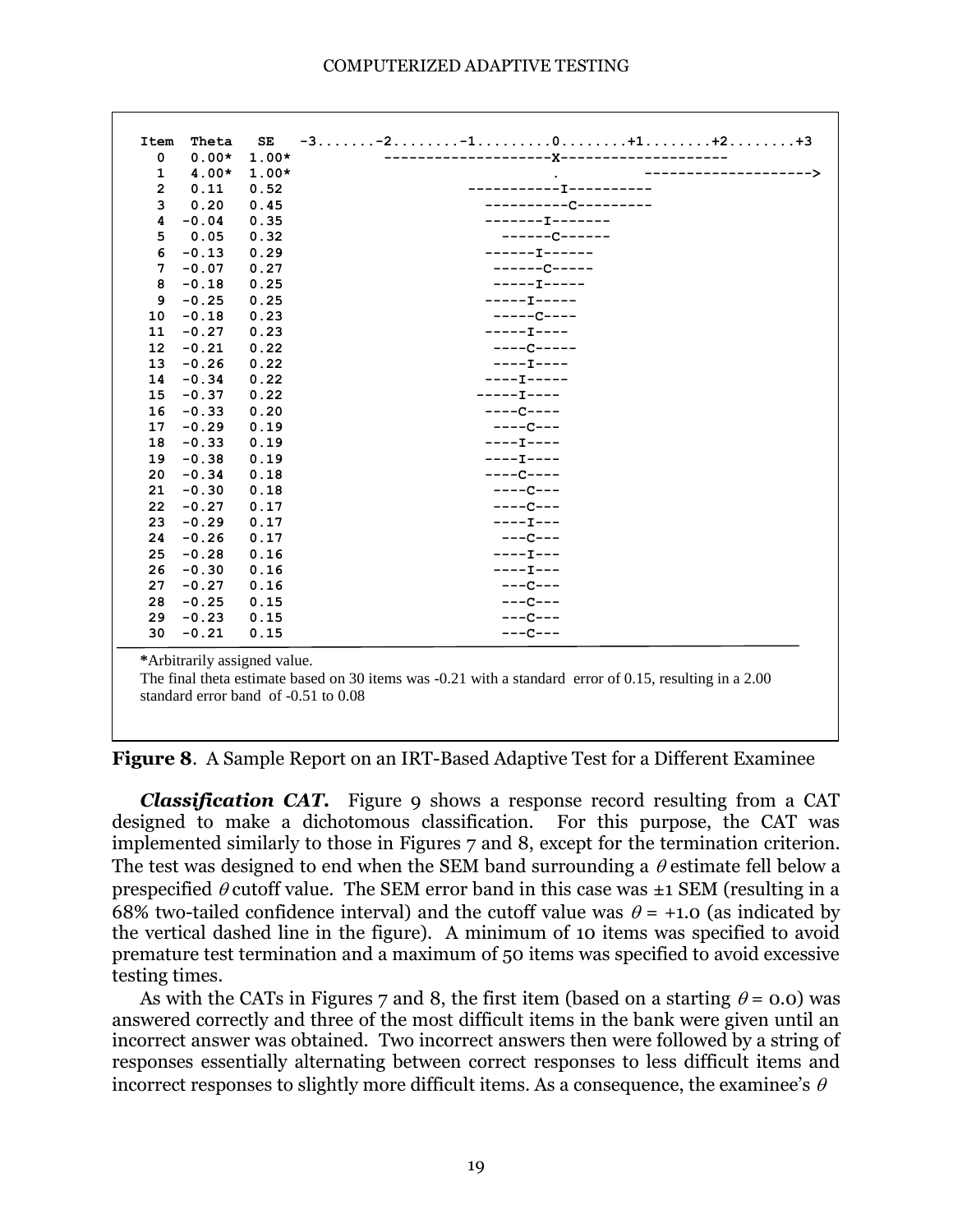| This test terminated when the theta estimate plus or minus 1.00 standard errors<br>was above or below a theta cutoff of 1.00.<br>Minimum number of items $= 10$<br>Maximum number of items $= 50$<br>Theta was estimated by maximum likelihood.<br>The standard error band plotted as ---- is plus or minus 1.00 standard errors.<br>$X=$ Initial theta value $C =$ Correct answer I = Incorrect answer |       |              |                                                                                                            |                              |  |  |  |  |  |
|---------------------------------------------------------------------------------------------------------------------------------------------------------------------------------------------------------------------------------------------------------------------------------------------------------------------------------------------------------------------------------------------------------|-------|--------------|------------------------------------------------------------------------------------------------------------|------------------------------|--|--|--|--|--|
| Item                                                                                                                                                                                                                                                                                                                                                                                                    | Theta | SE           | $-3.\dots.\dots-2.\dots\dots.\dots-1.\dots\dots\dots\dots\dots\dots+1.\dots\dots\dots+2.\dots\dots\dots+3$ |                              |  |  |  |  |  |
| 0                                                                                                                                                                                                                                                                                                                                                                                                       |       | $0.00*1.00*$ | ----------X---------                                                                                       |                              |  |  |  |  |  |
| 1                                                                                                                                                                                                                                                                                                                                                                                                       |       | $4.00*1.00*$ |                                                                                                            | ---------->                  |  |  |  |  |  |
| 2                                                                                                                                                                                                                                                                                                                                                                                                       |       | $4.00*1.00*$ |                                                                                                            |                              |  |  |  |  |  |
| 3                                                                                                                                                                                                                                                                                                                                                                                                       |       | $4.00*1.00*$ |                                                                                                            |                              |  |  |  |  |  |
| 4                                                                                                                                                                                                                                                                                                                                                                                                       | 2.66  | $1.00*$      |                                                                                                            | ----------T----              |  |  |  |  |  |
| 5                                                                                                                                                                                                                                                                                                                                                                                                       | 1.87  | 0.94         |                                                                                                            | -------------------          |  |  |  |  |  |
| 6                                                                                                                                                                                                                                                                                                                                                                                                       | 2.02  | 0.78         |                                                                                                            | $ $ --------C-------         |  |  |  |  |  |
| 7                                                                                                                                                                                                                                                                                                                                                                                                       | 1.34  | 0.56         |                                                                                                            | $---1---1------$             |  |  |  |  |  |
| 8                                                                                                                                                                                                                                                                                                                                                                                                       | 1.43  | 0.53         |                                                                                                            | $-$   $---C$ $-- -$          |  |  |  |  |  |
| 9                                                                                                                                                                                                                                                                                                                                                                                                       | 1.24  | 0.49         |                                                                                                            | $---  -1--- -$               |  |  |  |  |  |
| 10                                                                                                                                                                                                                                                                                                                                                                                                      | 1.33  | 0.48         |                                                                                                            | $--- \rvert -- \rvert -----$ |  |  |  |  |  |
| 11                                                                                                                                                                                                                                                                                                                                                                                                      | 1.12  | 0.47         |                                                                                                            | $--- 11--- $                 |  |  |  |  |  |
| 12                                                                                                                                                                                                                                                                                                                                                                                                      | 1.16  | 0.44         |                                                                                                            | $--- C---$                   |  |  |  |  |  |
| 13                                                                                                                                                                                                                                                                                                                                                                                                      | 1.01  | 0.44         | $---T---$                                                                                                  |                              |  |  |  |  |  |
| 14                                                                                                                                                                                                                                                                                                                                                                                                      | 1.06  | 0.43         | $---C---$                                                                                                  |                              |  |  |  |  |  |
| 15                                                                                                                                                                                                                                                                                                                                                                                                      | 0.92  | 0.43         | $---I \mid ---$                                                                                            |                              |  |  |  |  |  |
| 16                                                                                                                                                                                                                                                                                                                                                                                                      | 0.97  | 0.42         | $---C$   $---$                                                                                             |                              |  |  |  |  |  |
| 17                                                                                                                                                                                                                                                                                                                                                                                                      | 0.79  | 0.44         | $---I-- --$                                                                                                |                              |  |  |  |  |  |
| 18                                                                                                                                                                                                                                                                                                                                                                                                      | 0.84  | 0.42         | $---C- -$                                                                                                  |                              |  |  |  |  |  |
| 19                                                                                                                                                                                                                                                                                                                                                                                                      | 0.72  | 0.43         | $---I-- -$                                                                                                 |                              |  |  |  |  |  |
| 20                                                                                                                                                                                                                                                                                                                                                                                                      | 0.75  | 0.42         | $---C--$   -                                                                                               |                              |  |  |  |  |  |
| 21                                                                                                                                                                                                                                                                                                                                                                                                      | 0.63  | 0.44         | . -----I--- l                                                                                              |                              |  |  |  |  |  |
| 22                                                                                                                                                                                                                                                                                                                                                                                                      | 0.65  | 0.42         | . ----C---                                                                                                 |                              |  |  |  |  |  |
| 23                                                                                                                                                                                                                                                                                                                                                                                                      | 0.58  | 0.43         | $---I---$                                                                                                  |                              |  |  |  |  |  |
| 24                                                                                                                                                                                                                                                                                                                                                                                                      | 0.61  | 0.42         | $---C---$                                                                                                  |                              |  |  |  |  |  |
| 25                                                                                                                                                                                                                                                                                                                                                                                                      | 0.55  | 0.43         | $: --- I --- I$                                                                                            |                              |  |  |  |  |  |
| *Arbitrarily assigned value. These values were not used to terminate the test.<br>The final theta estimate based on 25 items was 0.55 with a standard error of 0.43, resulting in a 1.00<br>standard error band of 0.13 to 0.98.<br>The error band around the theta estimate did not overlap the cutoff score of 1.00, resulting in a high-<br>confidence dichotomous classification.                   |       |              |                                                                                                            |                              |  |  |  |  |  |

The final theta estimate is below the cutoff score of 1.00

# **Figure 9.** CAT Response Record for a Dichotomous Classification CAT

estimates slowly decreased from an estimated high of  $\theta$  = 2.66 to a low of 0.55 at Item 25. At Item 25, the  $\theta$  estimate and the specified SEM band were completely below the cutoff value of  $\theta = 1.0$ , and the test was terminated. Note that the SEM value at termination was 0.43, which is fairly high, but it was not necessary to continue the test to reduce the SEM, since for classification purposes the test's termination criterion was met. The results show that the  $\theta$  estimates were beginning to converge at around Item 21 and the SEMs began to display convergence (albeit at a high value) at Item 12. This response record also illustrates a phenomenon not evident in the other two response records: The SEMs in Figure 9 increased slightly at Items 17, 19, 21, 23, and 25, suggesting that the examinee was not entirely responding in accordance with the IRT model used to estimate  $\theta$ . This result partially accounts for the relatively high SEM observed after 25 items.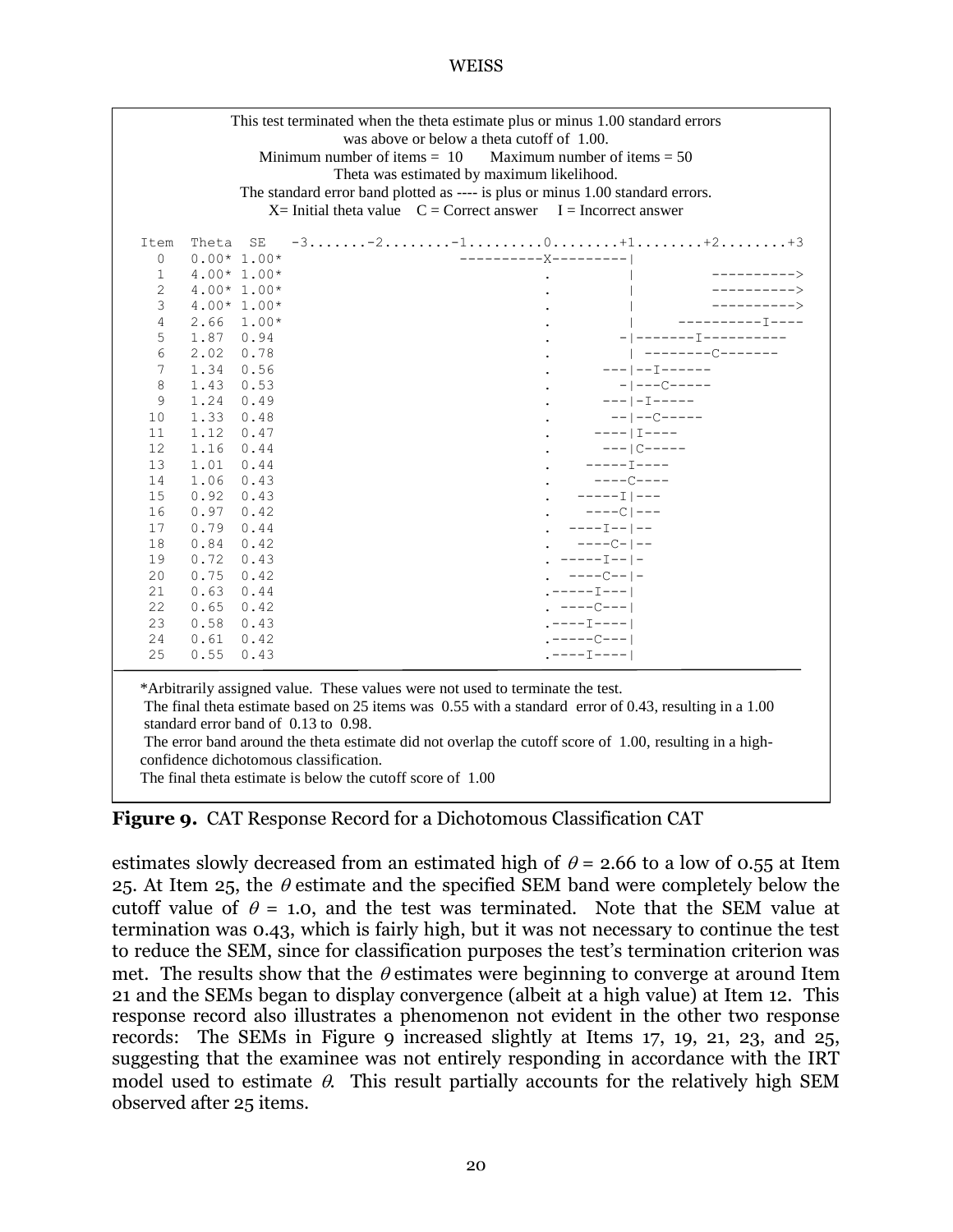#### COMPUTERIZED ADAPTIVE TESTING

### **Constrained CAT**

The fully adaptive CATs illustrated above are unconstrained. That is, items are selected based only on maximum information at the current  $\theta$  estimate at each stage of the CAT. In some applications of CAT, however, item selection has to be constrained by incorporating non-psychometric criteria into the item selection process. The major types of constraints applied include item exposure, content balancing, and "enemy" items.

Item exposure becomes an issue in CAT when tests are used to make decisions about individuals that have important consequences for those individuals. Thus, when tests are used to select individuals for entry into a college or university, for admission into special programs that might benefit the individual financially, for hiring into a particular job or position, or for licensure or certification, such "high-stakes" consequences sometimes motivate examinees to attempt to obtain information on test items so that they can enhance their scores. Because CAT testing programs tend to be continuous tests are given to examinees over a long time period—examinees who have taken a CAT might remember some test items and make that information available to examinees who subsequently take the test. To minimize this potential problem, item selection based on item information can be constrained to (probabilistically) "expose" each item to some maximum proportion of examinees (see Georgiadou, Triantafilou, & Economides, 2007, for a comprehensive review of item exposure control methods). As a consequence, more items are used from a given item bank, but no items will be seen by all or a large number of examinees.

Some tests, although developed to meet the unidimensionality assumption required for the use of most IRT models to implement CAT, consist of items that vary in content characteristics. For example, a mathematics test used to measure math achievement in the early school grades might consist of items measuring addition, subtraction, multiplication, and division. Similarly, a depression scale might include items that reflect various aspects of depression (e.g. dysfunction in cognition, overt behavior, or mood, and somatic symptoms). In both cases, different item content might have different levels of difficulty, yet the scale is unidimensional. For certain applied purposes, it might be important to ensure that for a given examinee their CAT includes a proportionate sampling of items from each of the content domains. Thus, CATs can be constrained to provide (approximate) pre-defined proportions of items from content domains that comprise the CAT item bank. Kingsbury and Zara (1989, 1991) provide a review of some methods to achieve content balancing.

A third type of constraint frequently implemented in CAT is that of eliminating "enemy items." In some testing situations, some items in the bank provide clues that might be useful in answering other items; or some items might be very similar to other items (e.g., minor rewordings) so that their administration to a given examinee would be redundant, as well as violating the assumption of local independence that underlies IRT-based CAT—that the responses to test items are independent of each other except for their reliance on the trait that underlies the set of items. To control for enemy items, a CAT can include a list of subsets of items that should not be administered together. If an examinee answers any item in the subset, none of the other items in that set are administered to that examinee.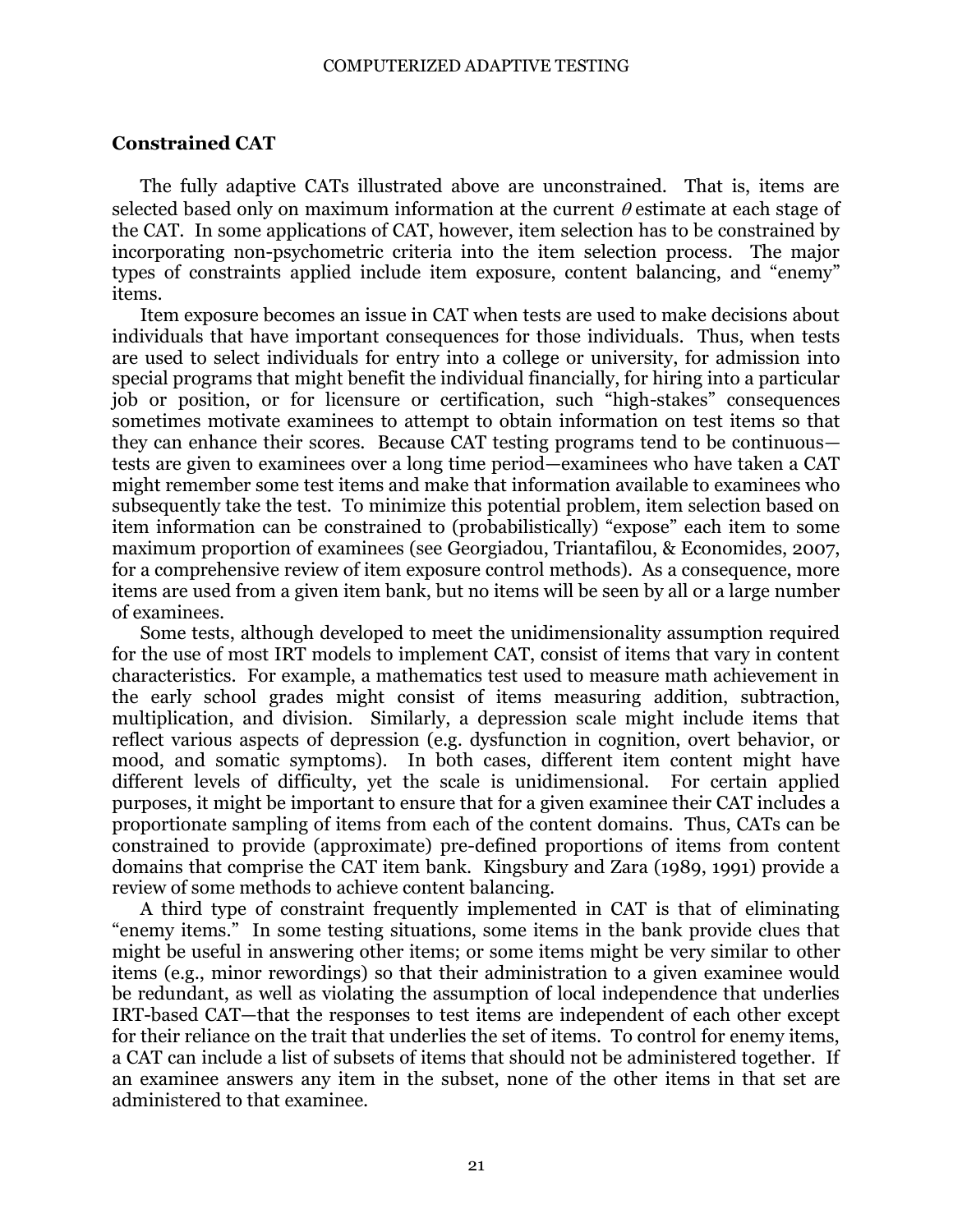Unconstrained CATs will be the most efficient, so item selection constraints are generally used only as required in a particular CAT. Because any constraints imposed in a CAT will result in the selection of items that are suboptimal from a psychometric point of view (i.e., provide less information and, therefore, result in less rapid convergence of  $\theta$  estimates), unless an item bank has many items that are replicates or near replicates of each other in terms of item information, constrained CATs will typically require the administration of more items to achieve the same degree of measurement precision or classification accuracy than unconstrained CATs.

#### **Conclusions**

Conventional peaked tests, developed using last century's methods of instrument construction, can measure well if—and only if—an examinee's level on a trait matches the region of the trait where the test is peaked. However, the purpose of measurement is to determine where an examinee's trait level is located on the trait, and it cannot be known in advance. As demonstrated above, as the examinee's trait level deviates from the test's location, measurement becomes extremely poor with very large errors of measurement. These errors of measurement result in conventional score variabilities that are artificially inflated by random error, reducing the utility of the scores for use in the most simple—as well as the most complex—statistical analyses. Error-laden standard deviations and variances will reduce the power of *t* tests or complex analyses of variance to detect differences in means and will similarly introduce error into all types of correlational analyses.

Computerized adaptive testing provides a viable solution to these problems. Because CATs are dynamic, adjusting the test to each examinee as the test is administered, they are both efficient and effective. CATs are effective because they essentially deliver a peaked test to each examinee; that is, they quickly adapt to the examinees's trait level as the test is being delivered to identify the subset of items in a pre-calibrated item bank that will best measure each examine. That subset of items is the subset on which the examinee will get about 50% of the items correct. Because fully adaptive CAT selects items by maximum item information at the current trait estimate, they will also be efficient—they will use a minimum number of items to measure each examinee to a minimum standard error of measurement or to a predetermined degree of precision required for a particular application. As demonstrated above, CATs function well (e.g., with equal precision) for examinees at all levels of a trait.

Developing a CAT is more complex than developing a conventional test. They require relatively large item banks that are calibrated with IRT, and because they require certain decisions to be made that interact with the structure of an item bank, require the use of software such as CATSim (Weiss & Guyer, 2010) for proper design prior to implementing them. Thompson and Weiss (2011) provide an overview of the steps necessary to develop a CAT. But in spite of the increased complexity, the better measurements provided by CAT, and the resulting more accurate and precise data, are very likely to result in more meaningful research conclusions (as well as better decisions made based on individual measurement data) than are error-laden measurements from ―off-target‖ peaked conventional tests.